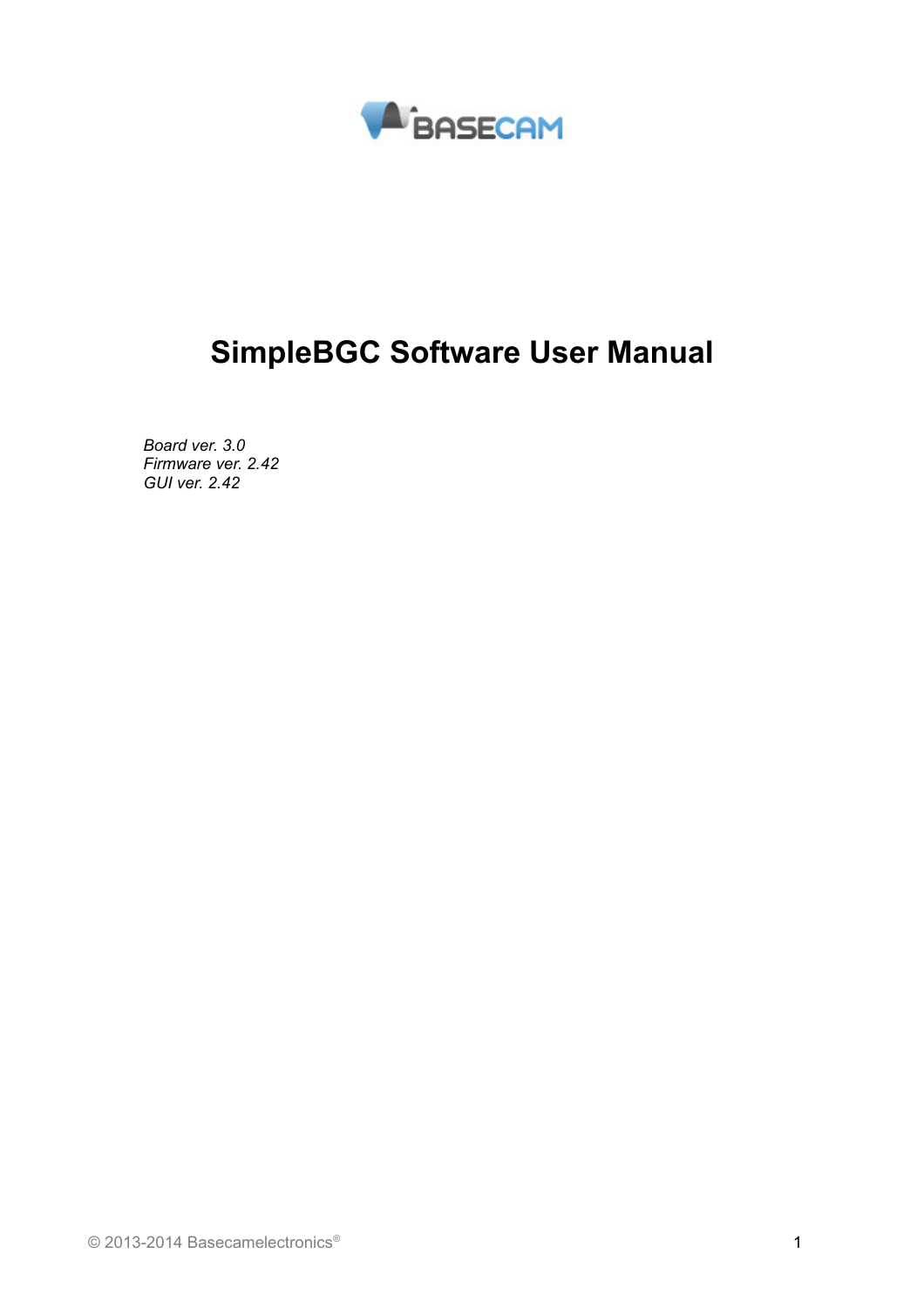## *Connection to PC*

To connect board to your PC, you need a miniUSB cable. First time a USB cable is plugged, you need to install the appropriate software driver. If your PC does not install the driver automatically, install one manually from this link: [http://www.silabs.com/products/mcu/pages/usbtouartbridgevcpdrivers.aspx.](http://www.silabs.com/products/mcu/pages/usbtouartbridgevcpdrivers.aspx) After you install the driver and connecting the board, a new virtual COM port will be created. You need to choose this COM port in the SimleBGC software (GUI) to initiate the connection.

It is safe to connect USB and main power (battery) simultaneously. But be very careful to not reverse the polarity of the main battery, because in this case it will burn out controller and may damage your PC!

There is also a possibility to use Bluetooh–To-Serial adapter (HC-05, HC-06, Sparkfun BlueSMiRF, and comparable) to connect to the GUI and tune the board remotely. There is a special connector on the board that matches the same one on the BT module. It is marked as UART and contains pins: 5V, GND, RX, TX. You can solder BT module over it or use extender Male-Male 4pin cable.

**IMPORTANT NOTE**: Bluetooth module must be configured at **115200** baud rate and **Even** parity (generally its not set by default, refer your module's user manual to find how to configure it). With these settings, you will be able to connect to the GUI and even to upgrade firmware remotely.

*MAC OS users: GUI uses a serial communication, that needs to create a lock file. To allow it, you should to do the following steps:*

- *1. Start terminal (navigate to /Applications/Utilities and double click on Terminal)*
- 
- *2. Make folder "/var/lock" by command: sudo mkdir /var/lock 3. Change permissions by command: sudo chmod 777 /var/lock*
- *4. Allow to run non-signed applications in System Preferences > Security & Privacy > General > Allow Applications downloaded from: Anywhere*

### *Running application*

Follow these steps to connect your main controller board to the GUI software:

- Connect the mini-USB cable
- Start the GUI, select correct COM-port from the list, and click **"Connect"**. After the connection is established, all board settings and profiles will be loaded into the GUI. You can re-load the current board parameters anytime by clicking the **"READ"** button.
- After adjusting parameters in the GUI you should write them to the controller board by clicking the **"WRITE"** button. Only the current profile parameters will be saved to the board. To return to the default settings select from menu **"Board"** - **"Reset to defaults"**. This command restores default setting for active profile only and does not affect general settings and calibration data. To completely restore factory setting, choose **"Board" - "Erase EEPROM"** command. This command erases all settings in all profiles, and all calibration data.
- To choose a different profile (with different settings) select it from the list of profiles (located in the upper right corner of the GUI window). You can store different settings as 5 different profiles onto the controller board. You can switch profiles saved on the board, by choosing the profile in the GUI, by pressing the hardware MENU button, or from RC transmitter. You can give names to profile to better distinguish them. Custom names are stored in the GUI settings (*starting from 2.41 version, names are stored in the board, too*).

Remember that some settings are common for all profiles and can not be saved on a per-profile basis. Parameters such as sensor orientation, hardware configuration, RC inputs, and motors outs are the same across all profiles and are called "general" settings further.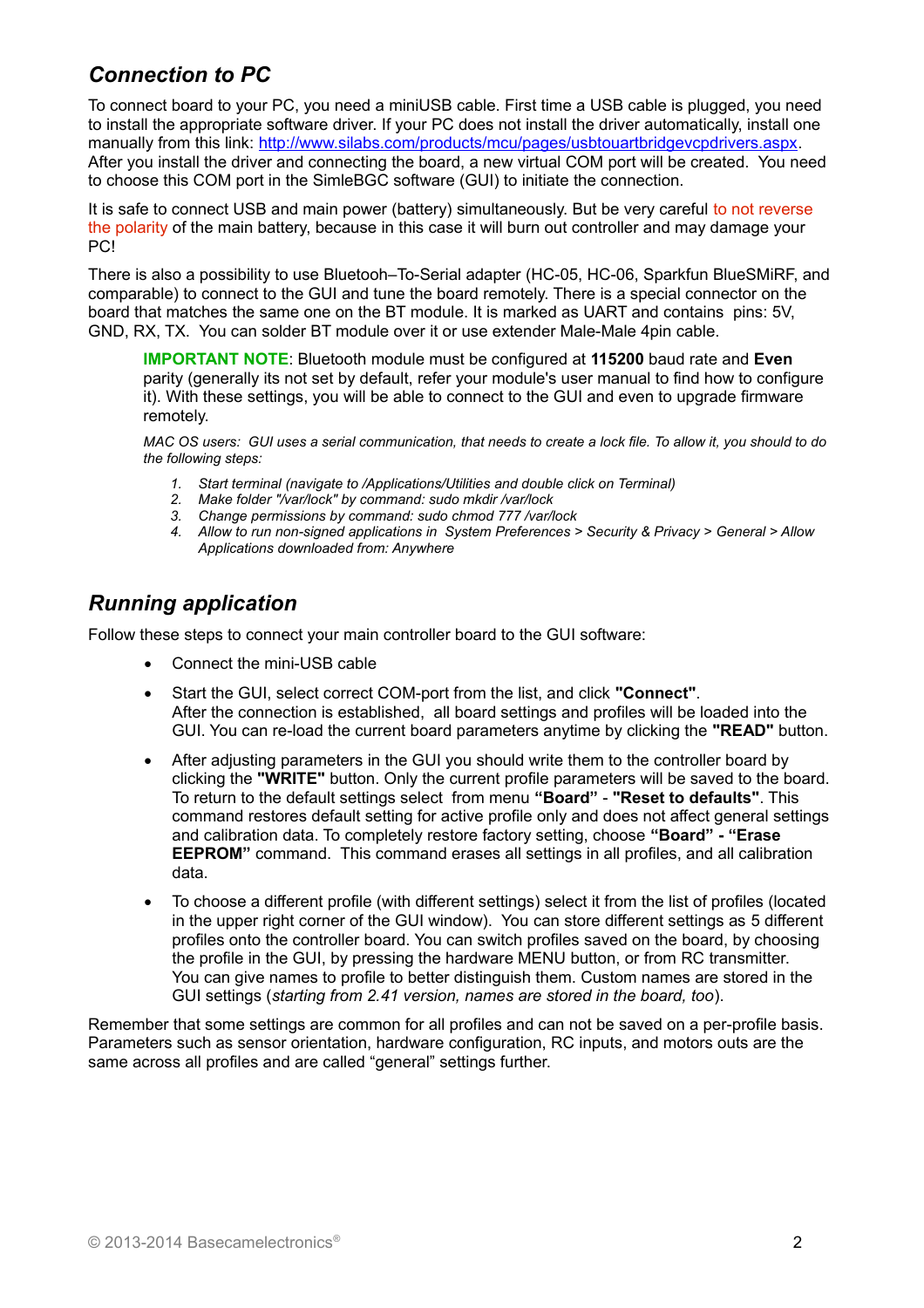# **GUI overview**

| SimpleBGC GUI v2.42 b3                                                                                | $\mathbf{x}$<br>$\begin{array}{c} \hline \end{array}$<br>$\qquad \qquad \blacksquare$ |  |  |
|-------------------------------------------------------------------------------------------------------|---------------------------------------------------------------------------------------|--|--|
| File Board Language<br>View Help                                                                      |                                                                                       |  |  |
| Connection                                                                                            | Profile                                                                               |  |  |
| Disconnect<br>COM27<br>$\checkmark$                                                                   | Lock1<br>Rename                                                                       |  |  |
| version 3.0<br>2.42 b4<br>Board:<br>Firmware:                                                         | Load<br>Save<br>basecamelectronics.com                                                |  |  |
| <b>Basic</b><br>Advanced<br><b>RC</b><br>Service<br>Follow<br>Monitoring<br>Upgrade<br><b>Filters</b> |                                                                                       |  |  |
| <b>PID Controller</b><br>Motor Configuration                                                          |                                                                                       |  |  |
| P<br>D                                                                                                | <b>NUM.POLES</b><br><b>POWER</b><br><b>INVERT</b><br>÷                                |  |  |
| <b>ROLL</b><br><b>ROLL</b><br>0.05 <sup>o</sup><br>$74^\circ$<br>$189^\circ$                          | $28^\circ$<br>$80^\circ$<br>$100^\circ$<br>□                                          |  |  |
| <b>PITCH</b><br><b>PITCH</b><br>0.15 <sup>o</sup><br>$88^\circ$<br>$182^\circ$                        | $28^\circ$<br>$120^\circ$<br>$80^\circ$<br>☑                                          |  |  |
| <b>YAW</b><br>YAW<br>$0.1\frac{6}{9}$<br>$84^\circ$<br>$189^\circ$                                    | $-0.33$ $0.03$<br>$28^\circ$<br>$80^\circ$<br>$130^\circ$<br>П                        |  |  |
| AUTO                                                                                                  | AUTO<br><b>THE READ</b>                                                               |  |  |
| Adaptive PID gains control<br>Sensor                                                                  |                                                                                       |  |  |
| <b>V</b> ROLL<br>$\sqrt{}$ PITCH<br>$\Box$ YAW<br>Axis TOP                                            | <b>RIGHT</b><br>$-Z$<br>$ -\gamma  \searrow$                                          |  |  |
| RMS error threshold:<br>$10\frac{2}{3}$<br>Attenuation rate:                                          | $\frac{1}{2}$<br><b>ROLL</b><br>Skip Gyro calibration at startup                      |  |  |
| $50\frac{6}{3}$<br>Recovery factor:<br>$5\frac{1}{2}$                                                 | CALIB.ACC<br>CALIB.GYRO<br>$0.24$ 0.03                                                |  |  |
| Configure:                                                                                            | kal <sub>ak</sub><br>Camera IMU<br>Frame IMU                                          |  |  |
|                                                                                                       | <b>THE READ</b>                                                                       |  |  |
| MOTORS ON/OFF                                                                                         | <b>READ</b><br><b>WRITE</b>                                                           |  |  |
|                                                                                                       | <b>ATTEN</b><br>I2C errors: 0<br>Cycle time:<br>801                                   |  |  |
|                                                                                                       | <b>PITCH</b>                                                                          |  |  |
|                                                                                                       | $-0.02$ 0.03<br>ang.                                                                  |  |  |
|                                                                                                       |                                                                                       |  |  |
| Parameters successfully loaded from board.                                                            | 0.0<br><b>BAT</b>                                                                     |  |  |

*The GUI contains different functional blocks:*

- 1. Configuration block in the central part of the window, organized by 'tab':
	- Basic Basic gimbal stabilization settings. Adjusting these settings is usually adequate to achieve good camera stabilization.
	- Advanced More precise tuning options.
	- RC settings to control the gimbal roll/pitch/yaw orientation with RC inputs.
	- Service Specify the behavior of the MENU button (located on the controller board or mounted externally) and tune the battery monitoring service.
	- Follow settings related to special mode of the camera control when it follows frame.
	- Monitoring real-time sensor data monitoring. This screen is extremely helpful in tuning your gimbal performance. Firmware Update — Firmware and GUI software versions and update options.
	- Upgrade lets you to check the fresh version of firmware and upgrade if necessary.
	- Filters settings to setup digital filters for PID controller
- 2. Connection COM-port selection and connection status.
- 3. Profile Profile selection, loading, re-naming, and saving.
- 4. Control Panel graphic visualization of gimbal orientation angles in three axes.
	- *Black arrows are displaying the angles, blue arrows are a 10x time magnification to provide higher precision. Red marks show target angles that gimbal should keep.*
	- *Thin blue lines shows the maximum (peak) deflection from the central, neutral point.*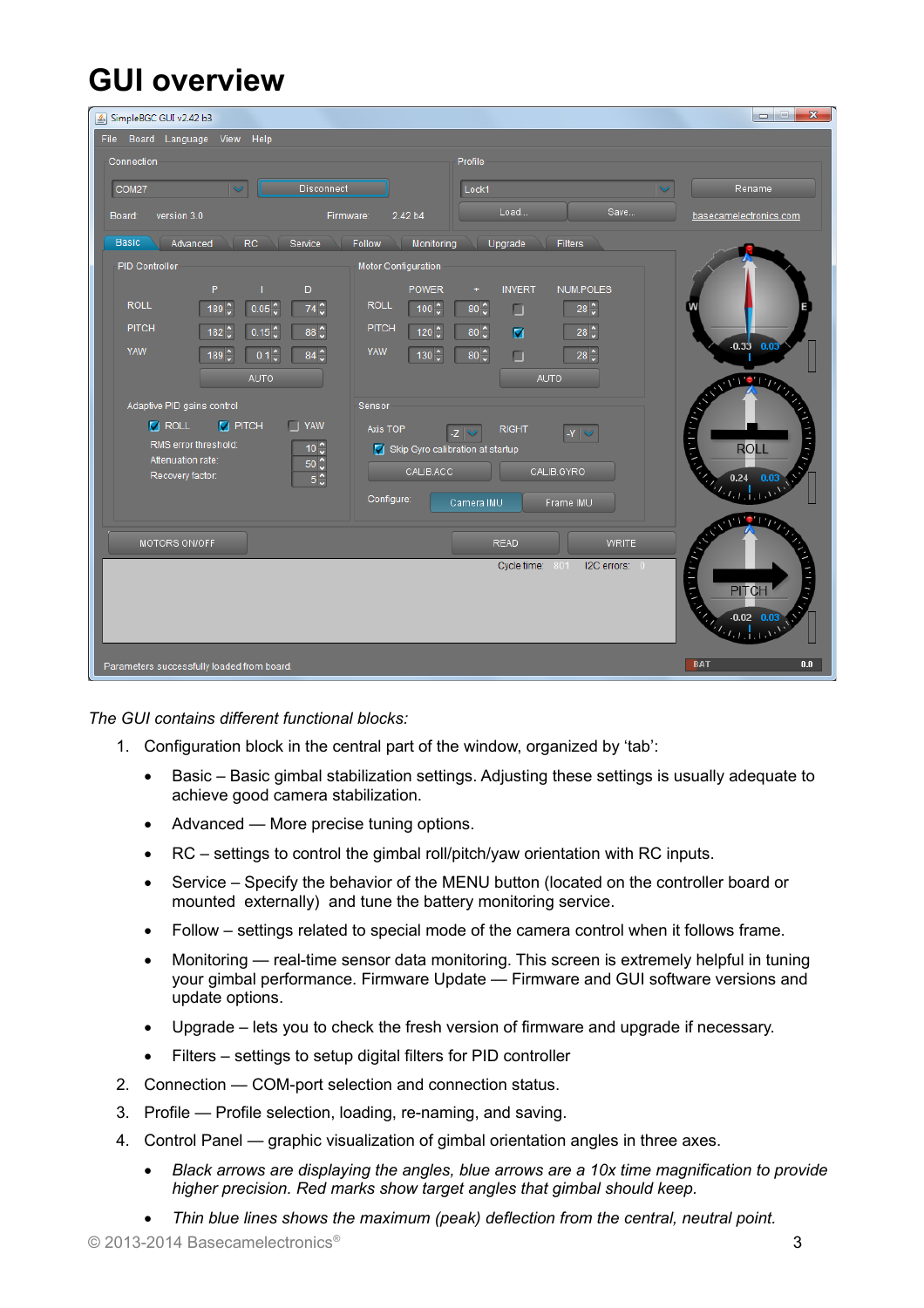- *Blue digits show* peak *deflection amplitude. Using these numbers,* stabilization *quality* can *be estimated.*
- *Vertical red bars to the right of the scales show actual power level, from 0 to 100%.*
- *Gray arrows shows the angle of a stator of each motor, if known.*
- 5. READ, WRITE buttons are used to transfer setting from/to board.
- 6. MOTORS ON/OFF button is used to toggle motors state.
- 7. At the bottom of the screen, tips, status or error messages (in red color) are displayed . Overall cycle time and I2C error count is also displayed.
- 8. Battery voltage indicator with warning sector.

#### **Language menu**

The GUI starts in the English version of the user interface. To change the interface language, choose one in the 'language' menu and restart the program.

#### **View menu**

You can change a visual theme from the "View" menu. For example, when using GUI outdoor, better to switch to one of the high-contrast themes.

Further in this manual each tab is described in details. At the end of this manual, you can find step-bystep tuning recommendations.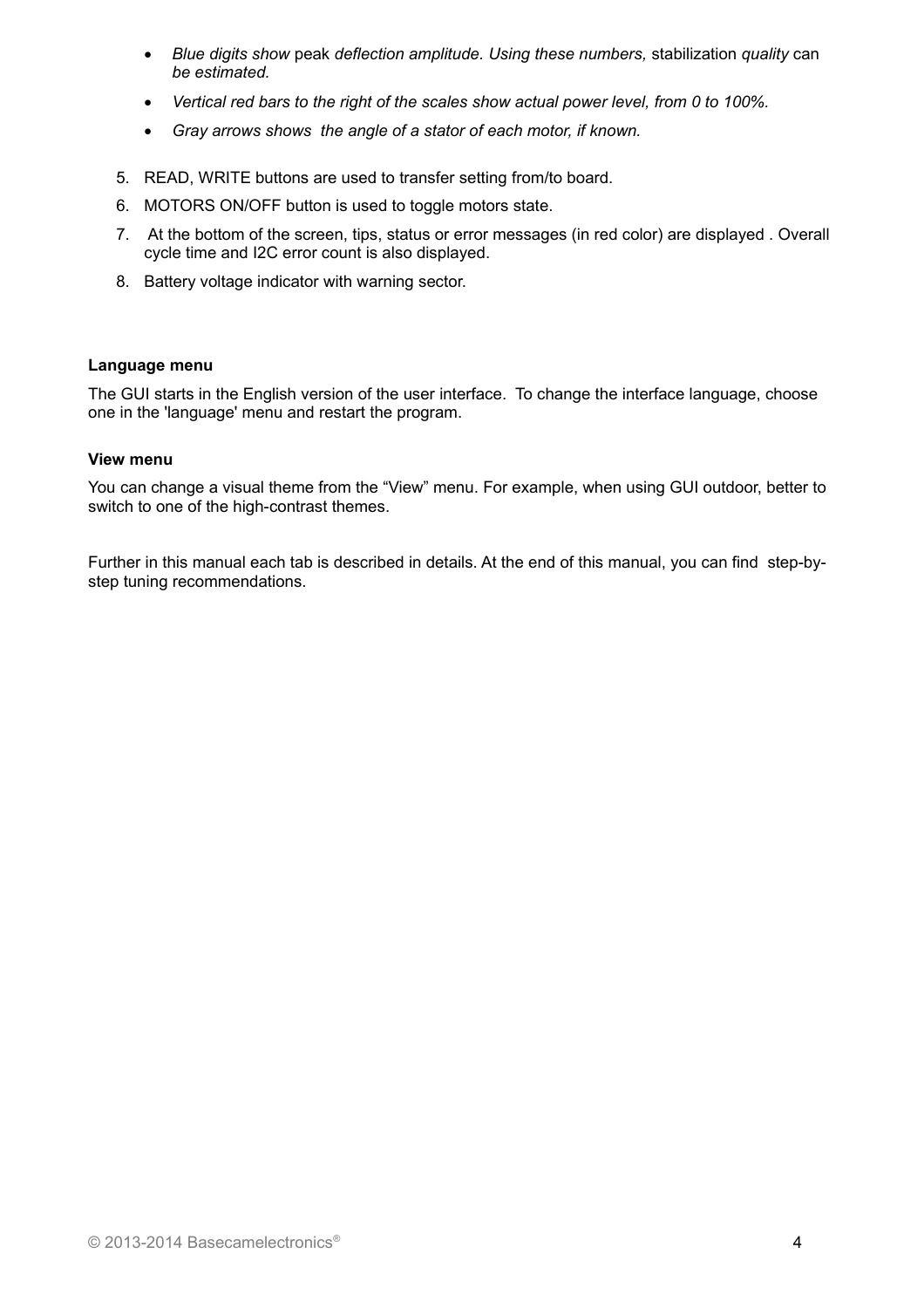# **Basic Settings**

Note: Before tuning your controller, install the camera into the gimbal firmly and ensure your gimbal's center of gravity is leveled as much as possible.

- **P,I,D PID regulation parameters for all axes. .**
	- P describes the power of disturbance response. Higher values means a stronger response reaction to external disturbance. Raise this value until the stabilization quality of fast disturbances will be adequate. If the "P" value is too high, oscillations of the axis will start to be present. These oscillations will get worse if there are vibrations that reach the IMU sensor board. *If oscillations occur, raise the "D" parameter by 1 or 2 units, and then try to raise the "P" value again.*
	- D The "D" value reduces the reaction speed. This value helps to remove low-frequency oscillations. A "D" value that is too high can cause high-frequency oscillations, particularly, when the IMU sensor is exposed to vibrations. In special cases, it may be filtered out by digital filters (see below).
	- I The "I" value changes the speed at which the gimbal moves to incoming RC commands and to move the gimbal back to neutral. *Low values result in a slow and smooth reaction to RC commands and to getting back to neutral. Increase this value to speed up the movement*
- POWER maximum voltage supplied to the motors (0 255, where 255 means full battery voltage). Choose this parameter according to your motor characteristics. *Basic tuning:*
	- Motors should not get to*o hot! Motor temperatures of over 80С will cause permanent damage to motor magnets.*
	- *A Power value that is too low will not provide enough force for the motor to move the gimbal and stabilize the camera adequately. A low power value will be most noticeable in windy conditions, when the gimbal is not well balanced, or if the gimbal suffers from mechanical friction.* Slowly lower the Power parameter to find its optimal value. Find the lowest value that still provides good stabilization and adequate holding torque.
	- Raising the power equals raising the "P" value of PID settings. If you raise the POWER value, you should re-tune your PID values as well.
- **"+" Additional power** that will be add to the main power in case of big error (caused by missed steps). It helps to return camera to the normal position. If main power + additional power is greater than 255, the result is limited to 255.
- **INVERT** reverse motor rotation direction. It's extremely important to choose the correct motor rotation direction to not damage your gimbal. To determine the correct direction, set the P, I, and D values to 0 and the POWER values to 80 (or higher if your motors don't produce enough force to hold/move the camera). Level the camera tray horizontally and click the AUTO button in the "Motor configuration" settings. The gimbal will make small movement to determine correct motor rotation direction. Wait for the calibration procedure to complete. Then, re-set your PID values and tune your Power values.
- **NUM.POLES** Number of motor poles. This value needs to be equal to the number of magnets in your motor's bell. During the "auto" calibration process described above, this value is automatically detected. However, this value is sometimes not correctly determined during the "auto" calibration process and will need to be verified and possibly corrected manually. Most brushless gimbal motors are built with 14 poles (or magnets) and utilize a DLRK winding scheme. Count your motor magnets and enter this value if the value is not correct in the GUI.
- **Sensor** Specify your IMU sensor board's orientation and position on the gimbal . For a standard IMU sensor installation, look at the gimbal from behind just like the camera will view out from the gimbal. Viewing the gimbal in this way, the UP and Right direction will match the Z and X axis. You can place the IMU sensor in any direction, keeping its sides always parallel to the motor axis (be very accurate here, it is a very important to precisely align the sensor and mount it firmly). Configure your IMU orientation in the GUI. The correct configuration should result in the following: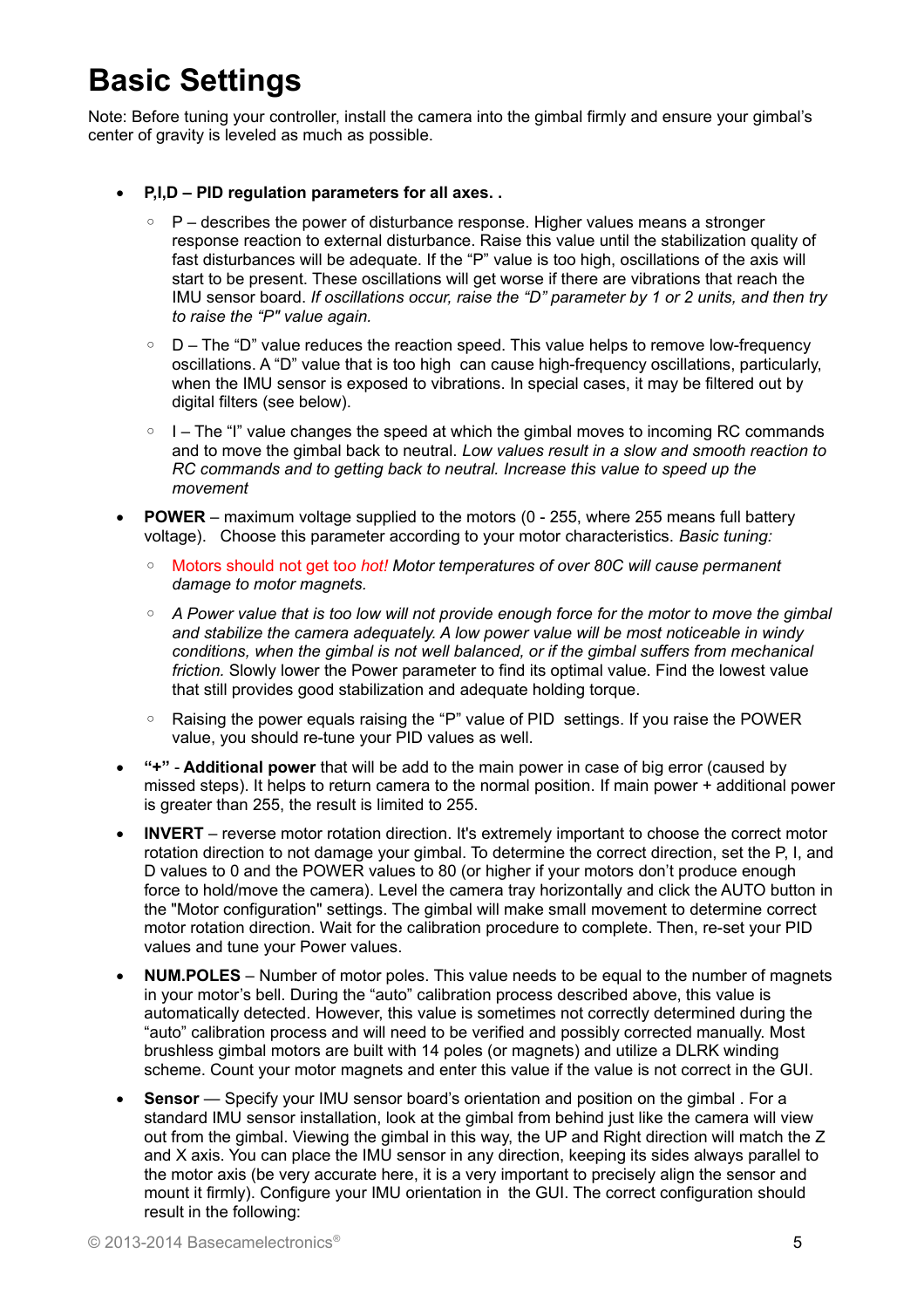- Camera pitches forward the PITCH arrow spins clockwise in the GUI.
- Camera rolls right ROLL arrow spins clockwise in the GUI.
- Camera yaws clockwise YAW arrow spins clockwise.



◦ **Skip Gyro calibration at startup** - With this option, the board starts working immediately after powering it on, using the saved calibration data from last gyroscope calibration call. However, stored calibration data may become inaccurate over time or during temperature changes. We recommend you to re-calibrate your gyro from time to time to ensure the best performance.

## <span id="page-5-0"></span>**Second IMU sensor**

There is an option to install the second IMU sensor on the gimbal's frame. The advantage is more precise stabilization (you may use lower PID's to get the same quality) and knowing of frame tilting, that greatly helps for 3-axis system to extend the range of working angles.

Second IMU should be connected to the same I2C bus as main (in parallel). Sensors should have different I2C-address (Main IMU – 0x68, Frame IMU – 0x69). On the Basecam IMU, address 0x69 may be set by cutting the ADDR bridge, located on the back side of the sensor:



#### **Mounting the Frame IMU**

There are two options where to place the second IMU: below YAW motor and above it. In case of 2 axis stabilization, there is only one option – above ROLL motor.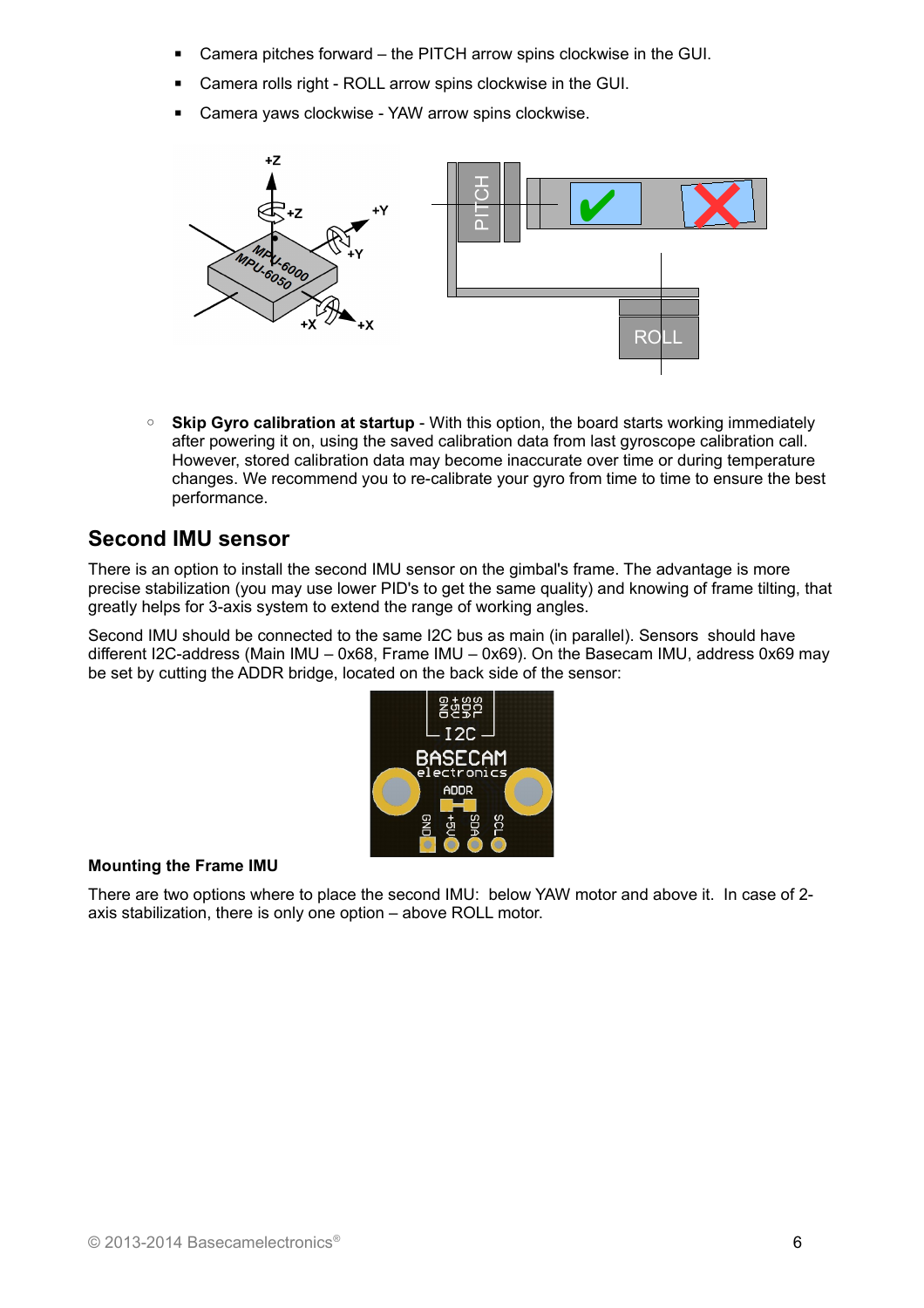

If the sensor is placed **above YAW** motor, it helps to stabilize ROLL, PITCH and YAW motors. But the system becomes less stable during long work (because the frame heading, estimated from the second IMU, may drift with time and auto-correction may not work in all cases).

If the sensor is placed **below YAW** motor, it does not help YAW axis stabilization, but works more reliable. In this position, there is additional option you can choose from: "**Below YAW + PID source**". It means, that if Frame IMU is mounted below YAW motor, it can be used as data source for PID controller. In some cases this can give better result, than the main IMU, because mechanical system "IMU-Motor" becomes more stiff when its length is shorter, and its closed-loop operation becomes more stable.

Like the main (camera) IMU, the frame IMU may be mounted in any orientation, keeping its axis parallel with motor's axis.

#### **Configuring the frame IMU**

To configure the frame IMU, first of all set its location in the "**Advanced**" tab, "Sensor" area. Write settings to the board and go to the "Basic" tab. Press the button "**Frame IMU"**:



If the second IMU is connected properly, this button becomes active. It means that all IMU settings now affect on the frame IMU. Change sensor orientation (axis TOP, RIGHT) and write setting to the board, if necessary (board will be restarted). After restart, calibrate the accelerometer and gyroscope like you did it for the main IMU. For the accelerometer, you can do simple calibration or extended 6-point calibration.

You may notice that right panels with arrows are displaying now angles not for the main, but for the frame IMU. Also, in the "Monitoring" tab, accelerometer's and gyroscope's data go for the frame IMU. It helps to properly configure an orientation of the sensor and check its calibration.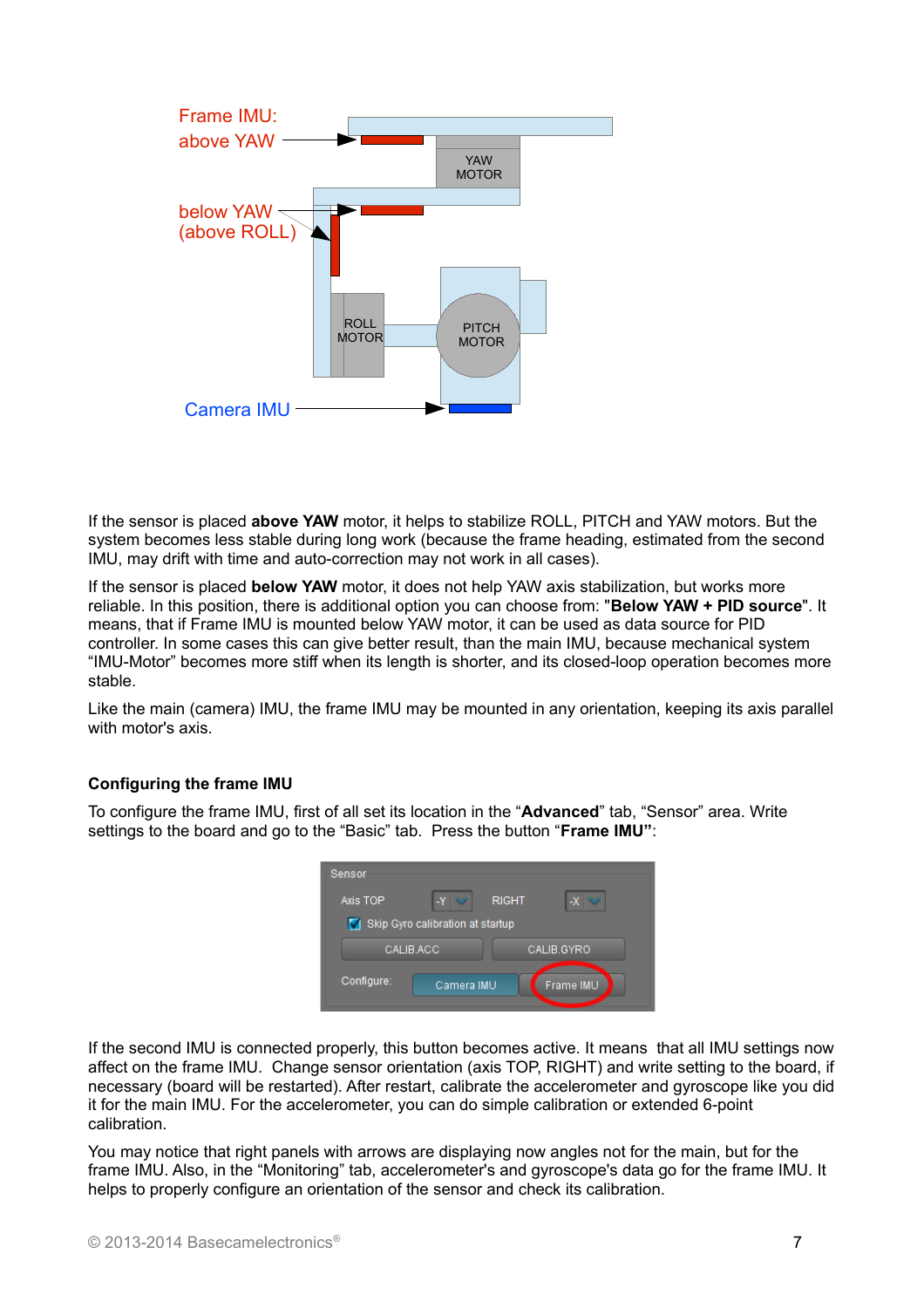## **PID auto-tuning**

This feature will be helpful for the beginners, who experienced difficulties with PID tuning.

Before you start automatic tuning, its very important to properly configure hardware of your system: motor outputs, "Power", "Inverse" and "Number of poles" (latest 2 setting may be detected automatically, as described in the user manual). Also, main IMU position should be configured and accelerometer and gyroscope should be calibrated.

Plug-in a battery, connect board to the GUI and press "Auto" button in the PID parameters section. You will see dialog window, where you can setup auto-tuning process:

| PID auto-tune configuration | x                                            |
|-----------------------------|----------------------------------------------|
| <b>Better stability</b>     | <b>Better precision</b>                      |
| Adjust axis:                | <b>V</b> ROLL <b>V</b> PITCH <b>V</b> YAW    |
| Initial values:             | Start from zero<br>Start from current values |
|                             | Send progress to GUI<br>Log to file          |
| <b>START</b>                | CANCEL<br><b>STOP</b>                        |

Slider at the top defines the target of tuning. If its close to "Better precision", it will try to achieve maximum gain and keep it. If close to "better stability", it will find maximum gain and than decrease it by 30-50% to make system more stable.

You may chose which axis to tune. Best result may be reached only if to tune each axis separately. But for the first run, you can tune all axis at the same time.

If you want to use your current settings as start point, select "Start from current values" Otherwise, values will be set to zero in the beginning.

Select "Send progress to GUI" checkbox to see how PID values change in real-time during tuning process.

Select "Log to file" to write PID values together with some debug variables to the file "auto pid log.csv". It may be analyzed later to better understand system behavior. There are number of tools to plot data from log files, for example http://kst-plot.kde.org/

### *How it works?*

Tuning process does simple job: it gradually increases P,I,D values until system enters in self-excitation state. It means maximum possible gains are reached. Than it rolls back values a bit and repeats the same iteration 2 times. Averaged "good" values are stored as PID settings.

During process, you should firmly hold your gimbal in hands. You can place it on the support but check that it provides strong hold, not less than your hands.

After about minute of work, you can see that PID values have grown big enough and camera is stabilized. Now you can slightly tilt handles in all directions to emulate real-usage conditions. Find point where self-excitation is maximum, and continue tuning system in this point (a "worse case" position).

It is normal that gimbal can start to vibrate when PID values come close to theirs maximum. If any motor looses sync due to strong oscillations, you can help to restore it by hand without interrupting the process.

In some cases, you can get better result (i.e. higher PID gains) if you remove high-frequency resonances before starting automatic tuning. See section "Digital filters" for more details.

LED is flashing during tuning process. When process will finish its job, LED will light ON and new PID settings will be transferred to the GUI.

There is also a corresponding menu command, that can start PID auto-tuning without connection to the PC.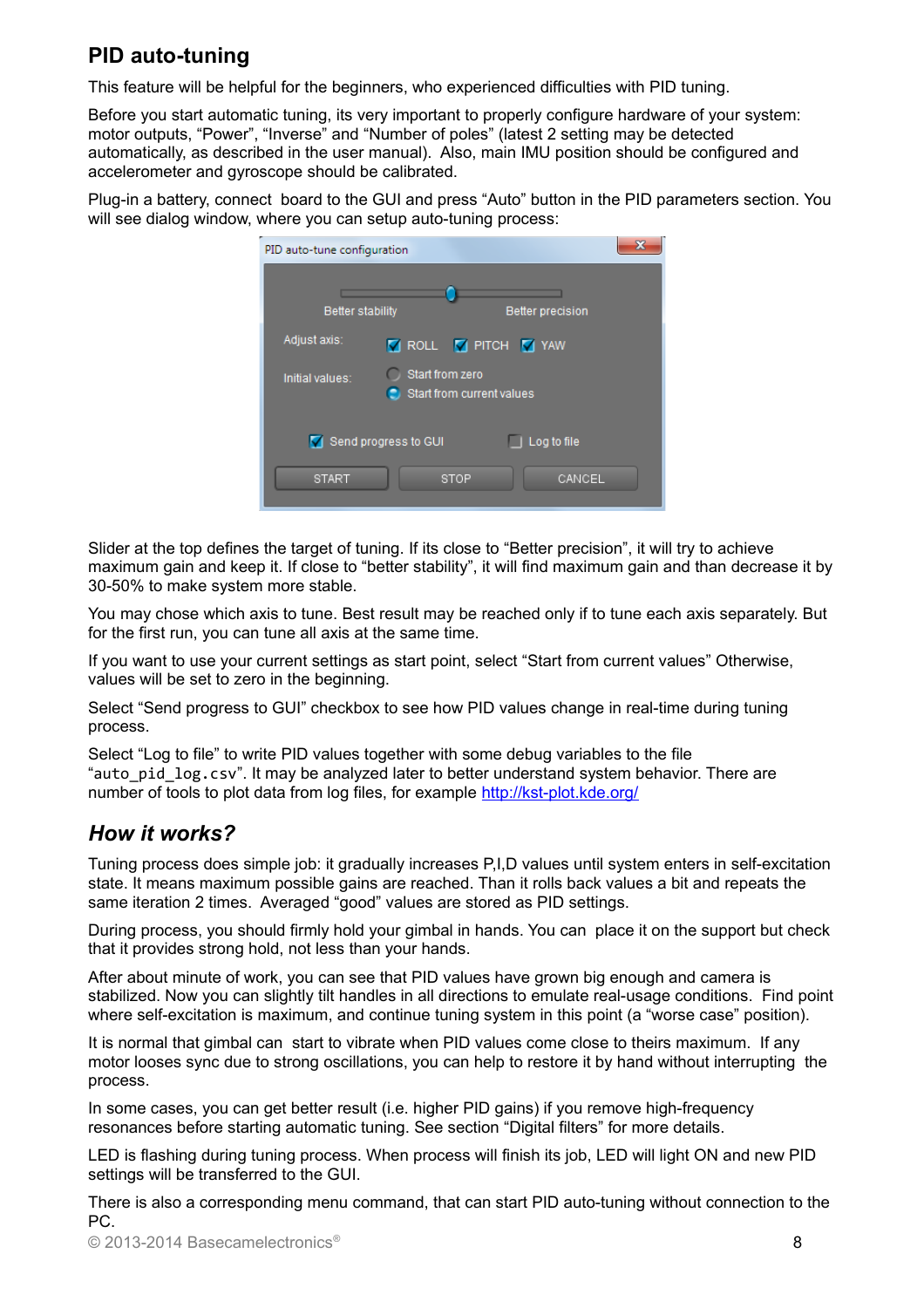## **Adaptive control of PID gains**

This settings group lets to adaptively decrease PID gains, when the system becomes unstable due to high PID gains. For example, system may be tuned very well in certain position, but it may become completely unstable in different position. Self-excitation may cause strong vibration, that may negatively affect gimbal construction and may be even dangerous for the camera. Also, when vibration accidentally comes, it may brake whole footage. Possible workaround is to use adaptive PID control.

- **RMS error threshold**, 0..255 RMS (root mean square) error state variable effectively shows the level of vibrations. When it exceeds this threshold, adaptive PID algorithm comes into action. Recommended value is 10..15.
- **Attenuation rate**, 0..255 the more this value, the more PID gains are decreased. Choose this value big enough to quiet system quickly. Effect of different rates is shown on the picture:



• **Recovery factor**, 0..10 - defines, how fast PID gains are recovered back when the system becomes stable. Too low value may increase a chance that vibration comes back in short time. Too high value may cause worse operation (because lowered PID values are kept longer). Recommended value is 5..6

You can enable this feature selectively for each axis.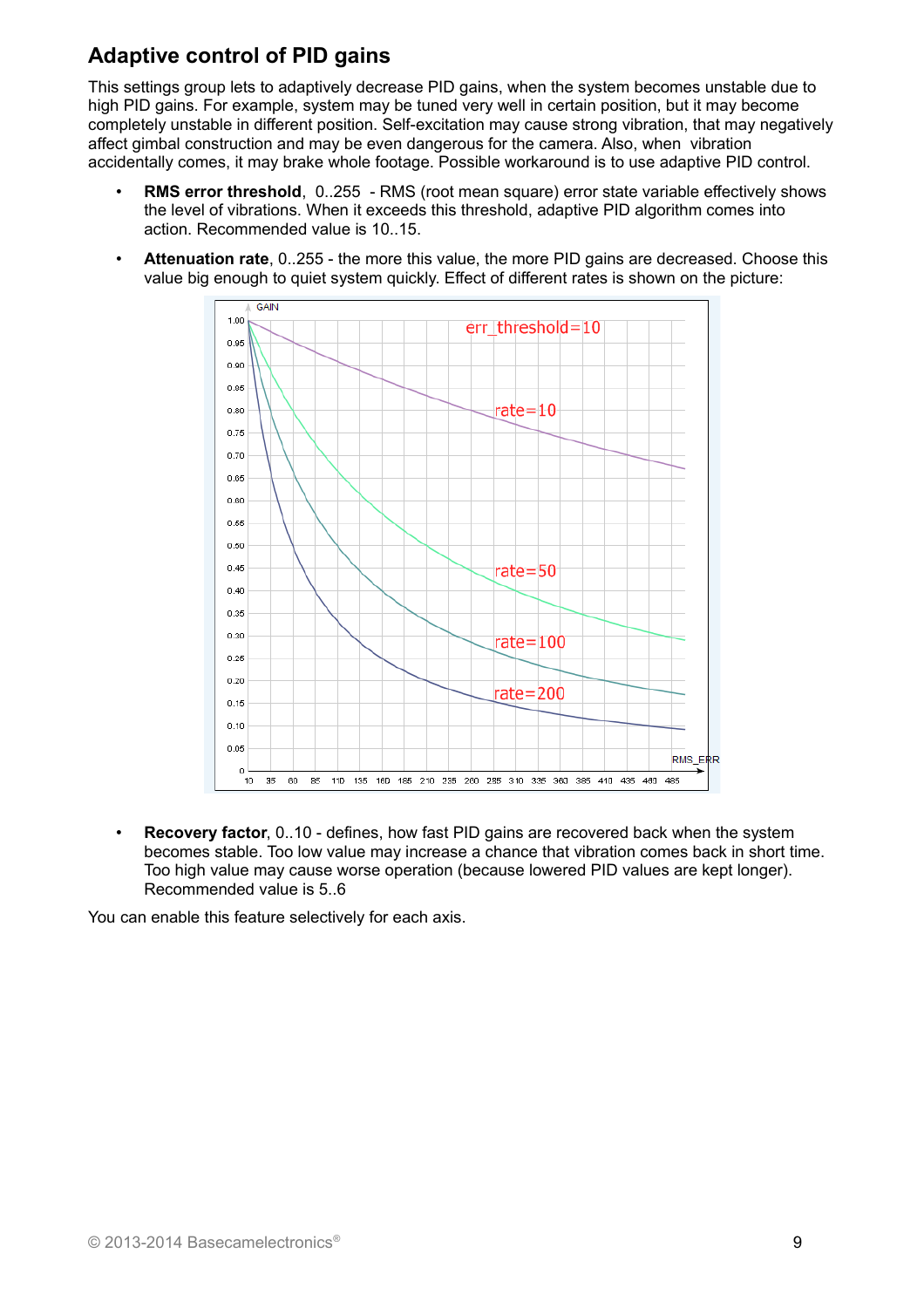# **RC Settings tab**

SimpleBGC board provides very flexible configuration of remote controller. It supports up to 5 digital inputs, including one that supports most popular serial protocols, and 3 analog inputs. It can also output RC signal in pass-through mode or by Serial API commands. Full RC routing diagram you can find in the **Appendix C** of this manual.

- **RC Input Mapping**  here you can assign hardware RC inputs to virtual control channels. There are 5 hardware digital inputs provided on the board for RC Radio control connections, and 3 analog inputs for connecting joystick. Each input you can assign to control any of three channels, one for each axes, and one command channel. If control for an axis is not needed, leave the option at "no input".
- **RC\_ROLL pin mode** allows to configure several formats of incoming signal for RC\_ROLL pin:
	- *Normal* incoming signal is in the PWM format, that most RC-receivers generally outputs
	- Sum-PPM some receivers may have this signal output. It is a PWM format modification, in which every channel transmits sequentially through one cable. In this case you do not need to connect other channels (read your receiver's user manual to check if it has SumPPM out).
	- *Futaba s-bus* receivers made by Futaba may transmit data in special digital format, up to 16 channels by one wire. Connect it to RC\_ROLL pin.
	- *Spektrum* another digital multi-channel protocol, that is used to communicate Spektrum's satellite modules with the main module, and in its clones. Because there are many modifications of this protocol, it may not work as expected in the first versions of SimpleBGC firmware (but we will work on correct implementation in next versions). There is a dedicated socket on the board (marked Spektrum) that matches standard connector. You should bind satellite module with the transmitter manually.
- For each control targets you can choose appropriate hardware input from the drop-down list.
	- **RC\_ROLL, RC\_PITCH, RC\_YAW, FC\_ROLL, FC\_PITCH** hardware inputs on board that accept signal in the PWM (Pulse Width Modulation) format (excepting RC\_ROLL, see above). Most RC receivers output this signal type.
	- **ADC1, ADC2, ADC3** dedicated analog inputs, marked on the board as A1, A2, A3 and accepts analog signal in range from 0 to +3.3 volts. For example, joystick variable resistor provides such signal. Connect A1..A3 to the center contact of variable resistor, +3.3V and GND to side contacts. See [Connection Diagram](#page-26-0) for more info.
	- **VIRT\_CH\_XX** In case of RC\_ROLL pin mode is set to multi-channel signal format, you can chose one of the virtual channels.

#### **Control targets:**

- **ROLL, PITCH, YAW** controls the position of the camera
- **CMD** allows to execute some actions. You can configure 2- or 3-position switch on your RC for specified channel, and assign it to CMD channel. Its range is splitted into 3 sections : LOW ,MID ,HIGH. When changing the position of your RC-switch, signal jumps from one section to another, and assigned command is executed. The full list of available commands is described in the section "**MENU BUTTON"** of this manual.
- **FC\_ROLL, FC\_PITCH** is used to mark any of PWM inputs to be a signal from the external flight controller. See "External FC gain" section for details.
- **Mix channels** you can mix 2 inputs together before applying to any of ROLL, PITCH or YAW axis. It lets to control the camera from the 2 sources (joystick and RC for example). You can adjust the proportion of the mix from 0 to 100%.
- **ANGLE MODE**  RC stick will control the camera angle directly. The full RC range will cause a camera to go from min to max angles, as specified above. If RC stick doesn't move, camera stands still. The speed of rotation depends on the "SPEED" setting and the acceleration limiter setting.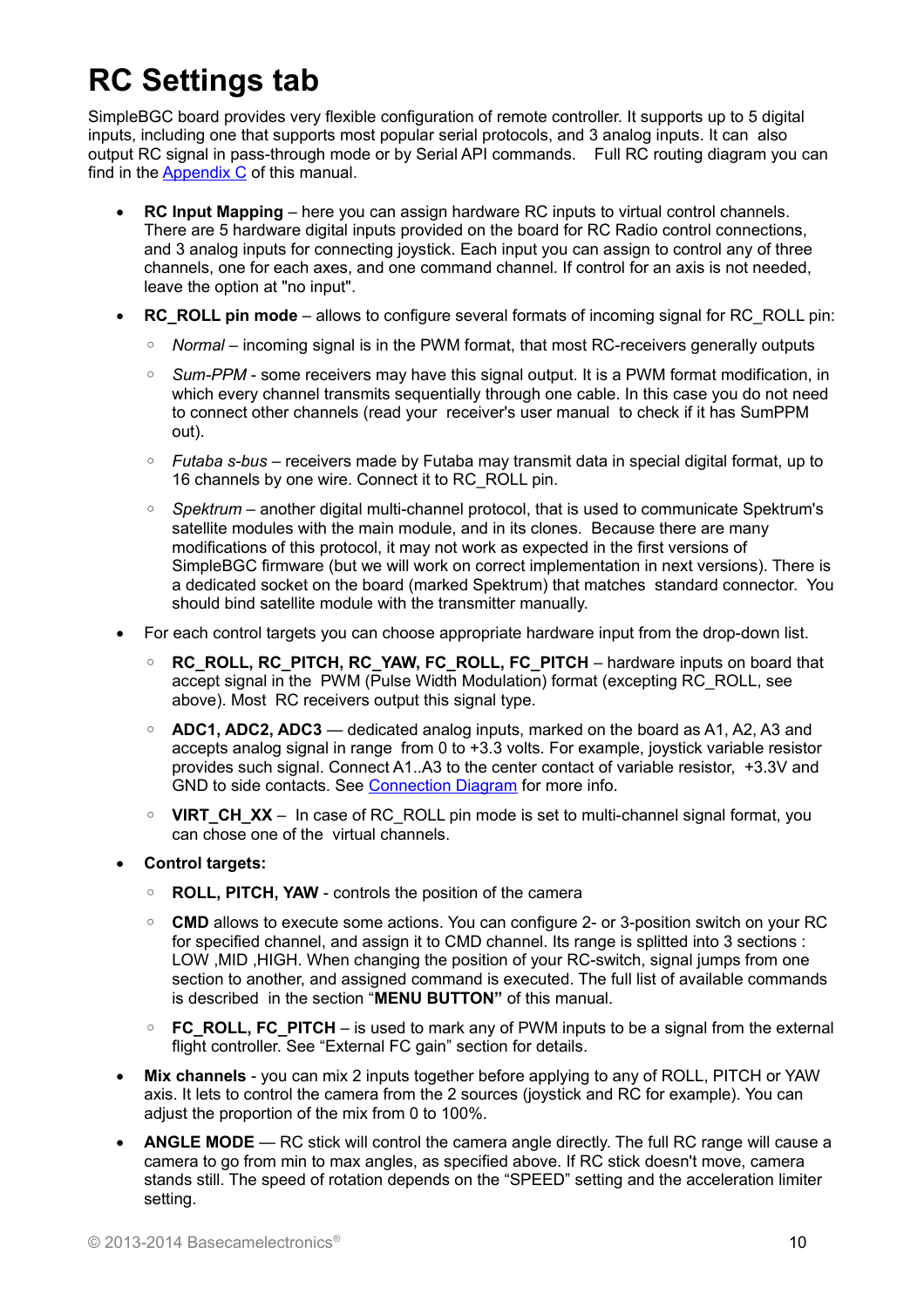- **SPEED MODE** RC stick will control the rotation speed. If stick is centered camera stands still, if stick is deflected, camera starts to rotate, but does not exceed min-max range. Speed is slightly decreased near min-max borders. Speed of rotation is proportional to stick angle and the **SPEED** setting. RC control inversion is allowed in both of control modes.
- **INVERSE** Set this checkbox to reverse direction of rotation relative to stick movement.
- **MIN.ANGLE, MAX.ANGLE** range of the angles controlled from RC or in Follow mode. To inverse the control, set higher value first, and lower value second. For example, if you want to configure a camera to go from leveled position to down position, set 0-90 (or 90-0 to inverse). To disable constraints in SPEED mode, set MIN.ANGLE=MAX.ANGLE=0.
- **LPF** Control signal filtering. The higher is value, the smoother is reaction to the stick commands. This filter cuts fast stick movements, but adds some delay.
- **INIT.ANGLE** if RC control is not configured for any axis, (or there is no signal), system will keep initial angle, specified in this field.
- **RC Sub-Trim** allows to correct transmitter inaccuracy.
	- **ROLL, PITCH, YAW trim** central point trimming. Central point here is PWM 1500. It's better to trim it in transmitter. But in case of it is not possible (when using joystick, for example), you can use AUTO function in the GUI. Just place stick in center, and press AUTO button. Actual data becomes new center point. Press WRITE button to apply settings.
	- **Dead band** adjusts a dead band around neutral point. There's no control while RC signal is inside this range. This feature works only in SPEED mode, and helps to achieve better control by eliminating jitters of stick around neutral point.
	- **Expo curve** adjusts the curvature of an exponential function, that allows to get precise control from RC in the range of the small values, but rough and strong control near endpoints. Works only in SPEED mode.
- **Limit Accelerations** this option lets to limit angular accelerations in case of hard RC or Serial control (useful to prevents jerks or skipped steps, smoother camera control, less impact on the multirotor's frame). The less is value, the smoother is camera rotation under control.
- **PWM Output** allows to pass any of virtual channel, decoded from serial input signal, to special pins that can output PWM signal. On the SimpleBGC 3.0 boards, these pins can share PWM output function with other functions:

 Servo1 – FC\_ROLL Servo2 – FC\_PITCH Servo3 - RC\_PITCH Servo4 – AUX1

To enable servo output on any of these pins, make sure that its not specified as RC input in the GUI.

This feature may be useful if you connect RC receiver by single wire, and want to decode signal to the separate PWM channels.

When connecting regular hobby servo to these ports, there are two options where to get +5V to supply them:

- Connect external power (for example from +5V BEC) to the central pin of any of RC inputs. and **cut (de-solder)** jumper J1 that passes 5V from internal voltage regulator to them. WARNING: two power sources joined together, may burn each other, because *switching* DC converter is used to provide 5V supply for the board, and it may conflict with the external power source.
- **Close (solder)** jumper J1 and get +5V from internal voltage regulator. WARNING: before connecting servos, check their total maximum current rating, and compare it with the current rating that board can provide on the 5V line (you can find it in the hardware specifications of the board, for regular "Basecam SimpleBGC 32bit" version it is 1A).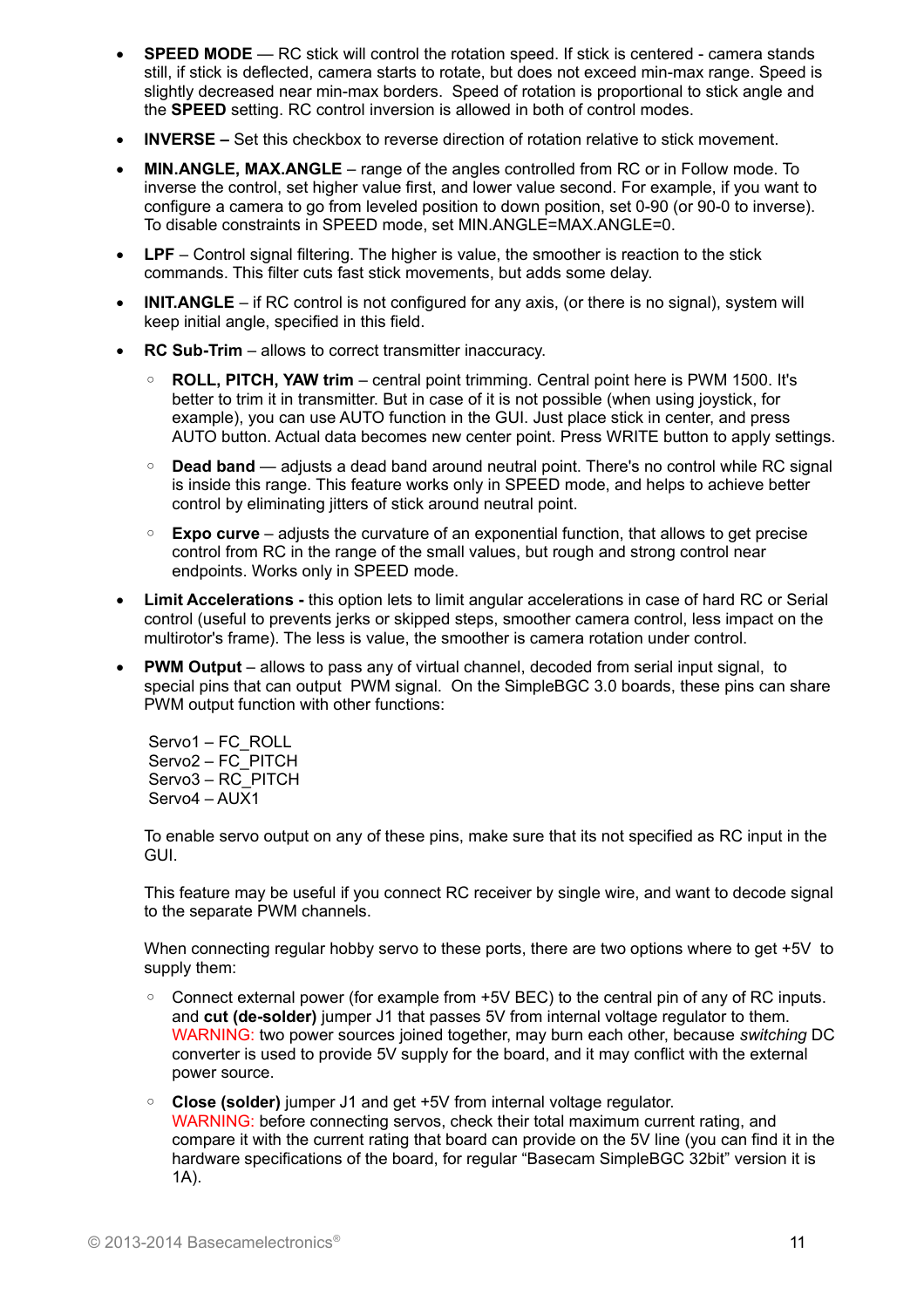## **Follow Mode tab**

There is a special control mode, when the camera "follows" for a tilting of the outer frame, but eliminates small frame jerking. Several modes of operation are possible:

- **Disabled** camera is locked to ground and may be rotated only from RC.
	- **Estimate frame angles from motors** it use magnetic field for rough estimation of frame tilting. Helps to increase the range of the frame angles where the gimbal's operation is stable. To proper operation in this mode, it is strictly required to calibrate Offset setting (see below). Like with the Follow mode, its not recommended to use this option in flight, its dedicated for hand-held systems only.

**NOTE** that this option is ignored if you connect second IMU mounted on the frame, because the data from the second IMU is more precise than from motors.)

- **Follow Flight Controller** camera is controlled from RC together with the mixed signal from an external flight controller (FC). Almost every FC has servo outputs to drive a gimbal. It feeds the information about the frame angles to this outputs, in the PWM format that all servos understand. SimpleBGC can get this information and use it to control a camera. It is necessary to connect and calibrate external flight controller (see **EXT.FC GAIN** settings). After calibration you can setup the percentage values for ROLL and PITCH axis, so the camera will follow frame inclinations.
- **Follow PITCH, ROLL** this mode is dedicated to hand-held systems. FC connection is not required. In this mode, the position of the outer frame by PITCH and ROLL is estimated from the motor's magnetic field. This means that if motor skips steps, position will be estimated incorrectly and operator should correct camera by hands, returning it to proper position. You should use this mode carefully for FPV flying, because if the camera misses its initial direction, there is no chance to return it back automatically.



- **Follow ROLL start, deg.** Set the angle (in degrees) of the camera PITCH-ing up or down, where the ROLL axis enters follow mode. Below this angle, ROLL is in lock mode.
- **Follow ROLL mix, deg.** Set the range (in degrees) of the camera PITCH-ing, where the ROLL axis is gradually switched from the 'lock' mode to 'follow' mode (see picture)

**Hint:** *to completely disable follow for ROLL, set these values to (90, 0). To permanently enable follow for ROLL (regardless of the camera PITCH-ing), set values to (0, 0).*

• **Follow YAW** – the same as above, except it can be enabled only for YAW axis. For example, you can lock camera by ROLL and PITCH axis by selecting "Disabled" option, but still control camera by YAW by enabling "Follow YAW" option.

There are additional settings to tune follow mode:

- **Dead band, degrees**: you can set the range where the rotation of an outer frame does not affect the camera. It helps to skip small jerks when you operate gimbal by hands.
- **Expo curve:** you can specify the strength of the control when outer frame declines from neutral position. For example: when the expo curve is enabled (i.e. is not flat), small or medium declination of an outer frame will cause very fine control. But the strength of control exponentially grows when angles of declination becomes close to 60 degrees. It gives a big freedom in camera operation: from fine and smooth control to very fast movements.
- **OFFSET**: it is a very important to properly configure the initial position of the motor's magnetic poles, because all further calculations use this information. For YAW axis it allows to fine adjust a camera heading relative to a frame heading. For PITCH and ROLL axis there is an option to calibrate offset automatically. To do this, power on system, hold frame leveled, and press **AUTO**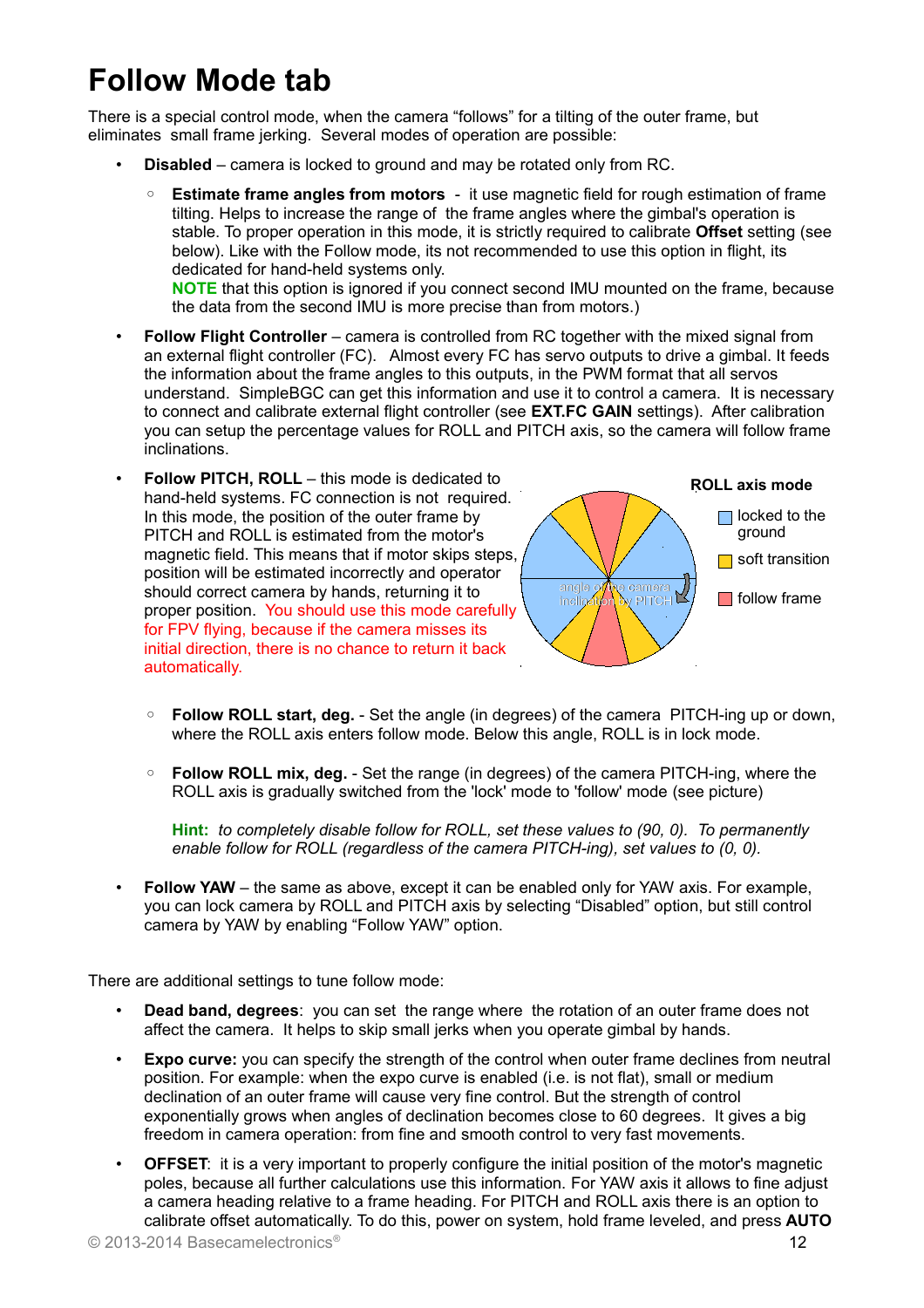

- **SPEED** adjust the speed of the camera rotation in the follow mode. Don't set big values that motors can not handle (if motor does not produce enough torque, it will skip steps and synchronization will be broken). In this case, acceleration limiter may help to have big speed but do not miss steps.
- **LPF** adjust low-pass filter applied to control signal. If this value set high, fast movements of the handle will be smoothed. But it requires careful operation near stop point, otherwise camera will overshoot after you stop rotation of the handle.

## **Operation in the Follow Mode**

At system startup in the follow mode, keep the frame horizontally and manually adjust the camera to the horizontal position, and adjust it's heading. Camera easily "jumps" between the magnetic poles. Rotate the camera by hands to desired horizontal position, it will stick to the nearest magnetic pole.

Gently rotate and tilt the frame. Turns within  $\pm 45^{\circ}$  will control the speed of the camera from 0 to 100%. Camera rotates in accordance with the **SPEED** settings until it's angles are not equal the frame's angles, or until given restrictions will be achieved.

If the camera moves unpredictably, perhaps its the wrong direction of rotation of the motors and you need to change the **Reverse** flag in the 'Basic' tab .

To achieve the smooth motion, increase the **LPF** parameter (in the 'RC' tab), increase **Expo curve**, and decrease the **SPEED** and the **Acceleration limits**. For more dynamic control, change these settings in the opposite direction.

In case of failure of stabilization due to external disturbances, the camera can completely lose synchronization with the frame . In this case, it is necessary to return it to the proper position by hands. IT IS VERY IMPORTANT to keep the frame horizontally, because at this point the frame's zero angles are calibrated.

You can switch between modes on-the-fly by activating different profiles. Camera will keep their position between modes.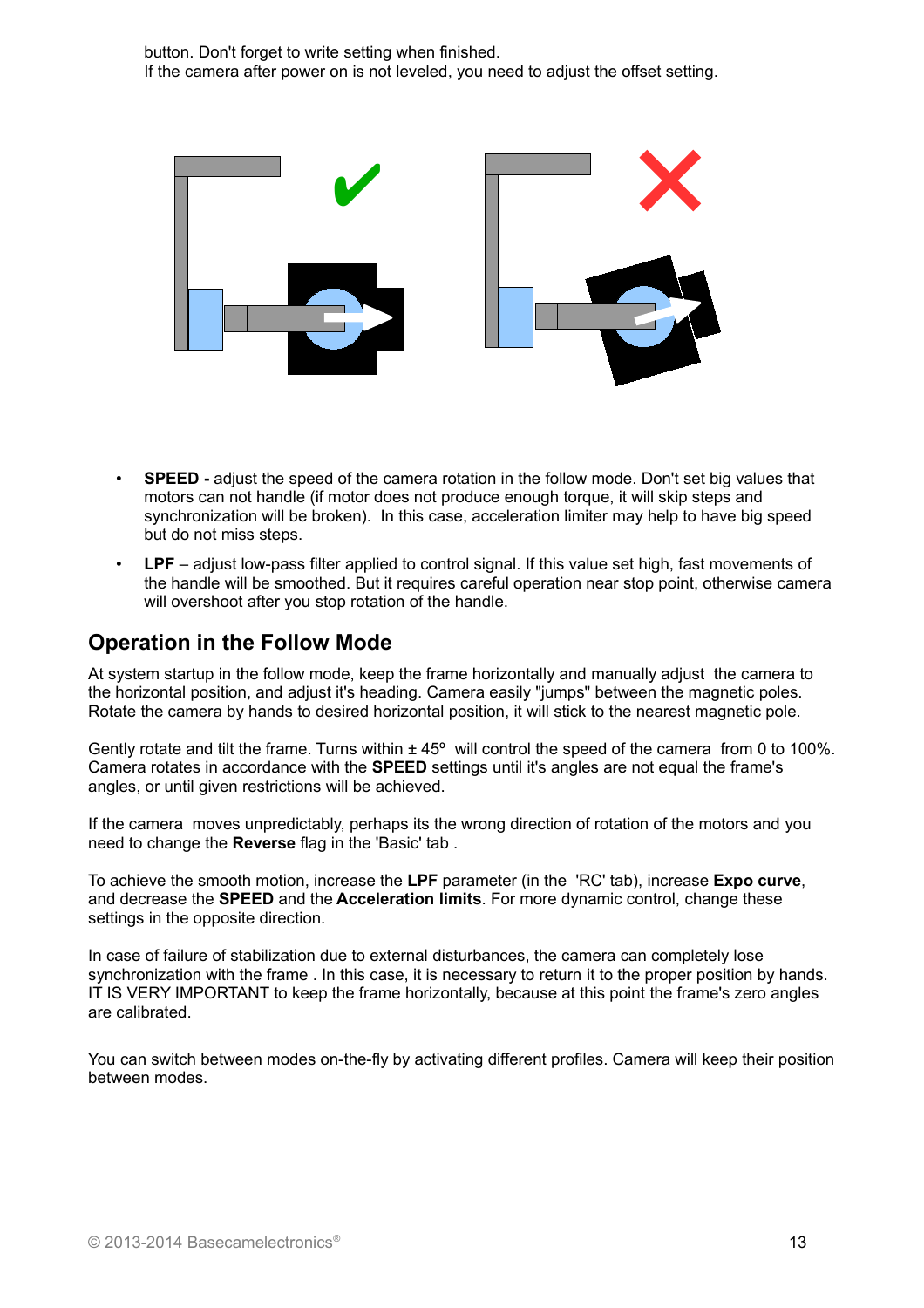# **Advanced tab**

- **AHRS** options influencing on camera angle determination accuracy.
	- **Gyro trust** The higher is value, the more trust to the gyro data compared with the accelerometer data when estimating angles. It can reduce errors caused by accelerations during moving, but also decreases gyro drift compensation, resulting in horizon drift over time. For smooth flying, it is recommended to set low values (40-80), which will give more stable horizon for longer time. For aggressive flying, it's better to set higher values (100- 150).
	- **Accelerations compensation** enable it to use a physical model of multirotor to compensate accelerations during flight. This option works only when external FC is connected and calibrated.
- **Serial port speed** changes baud rate used for serial communication. Decrease it when using over-the-air serial adapters that can't work on maximum speed. The GUI can auto-detect the baud rate configured in the board.
- **PWM Frequency** sets the PWM frequency used to drive motors by power stage. Two basic modes are available : **Low** Frequency (in audible range) and **High** Frequency (~22kHz outside audible range). Recommended mode is **High**. There is also third option present: Ultra-high (~30kHz).
- **Motor outputs** you can assign hardware motor outs for any of stabilization axes. For example, you can use second controller for YAW stabilization and set it up this way: ROLL=disabled, PITCH=disabled, YAW=ROLL\_OUT, and connect a YAW motor to hardware ROLL\_OUT.
- **Sensor**
	- **Gyro LPF**  adjusts filtering gyro data. It's not recommended to set values different than 0, because it will make adjusting PID controller harder. You can experiment with this. *Starting from 2.42 this setting is replaced by Low-pass filter in the "Filters" tab.*
	- **Gyro high sensitivity** Increases gyro sensitivity twice. Use this option for big-sized DSLR cameras, in case if your PID settings are close to upper limits, but stabilization still not good. Increasing gyro sensitivity equals to multiplying P and D values by 2.
	- **I2C Pullups Enable** turns ON built in I2C pull-up resistors for SDA and SCL lines. Use function on only if sensor doesn't work properly. *This option has no noticeable effect for 32bit boards.*
	- **Frame IMU** set the location of the frame IMU. See [Second IMU sensor](#page-5-0) section of this manual.
- **External FC Gain** Gain value for matching the gimbal data from your flight controller (optional). For better stabilization and utilization of some additional features, the knowledge about the frame inclination angles is required. SimpleBGC IMU doesn't provide such information. Most of FC have servo outs for connecting gimbals. This outs should be connected to SimpleBGC controller through EXT\_ROLL and EXT\_PITCH inputs.
	- Activate gimbal outs in FC and set range limits for angles you generally fly (for example ,+- 30 degrees of frame inclination should equals full servo range about 1000-2000).
	- Deactivate all filters and smoothing of FC gimbal settings (if present).
	- In the RC tab, make sure that inputs EXT\_ROLL, EXT\_PITCH doesn't used to control gimbal. (i.e. are not chosen as source for any other RC control task).
	- In **Monitoring** tab, check availability of EXT\_FC\_ROLL, EXT\_FC\_PITCH signals, and make sure they are split to axes correctly. (Frame roll angle tilting should cause EXT\_FC\_ROLL change in approximately 900..2100 range. The same is for pitch.)
	- Connect power supply, and setup stabilization as described above (tune POWER, INVERT, PID)
	- Push **AUTO** button in **External FC Gain** group, and smoothly incline aircraft's frame to different directions by all axes for 10-30 seconds.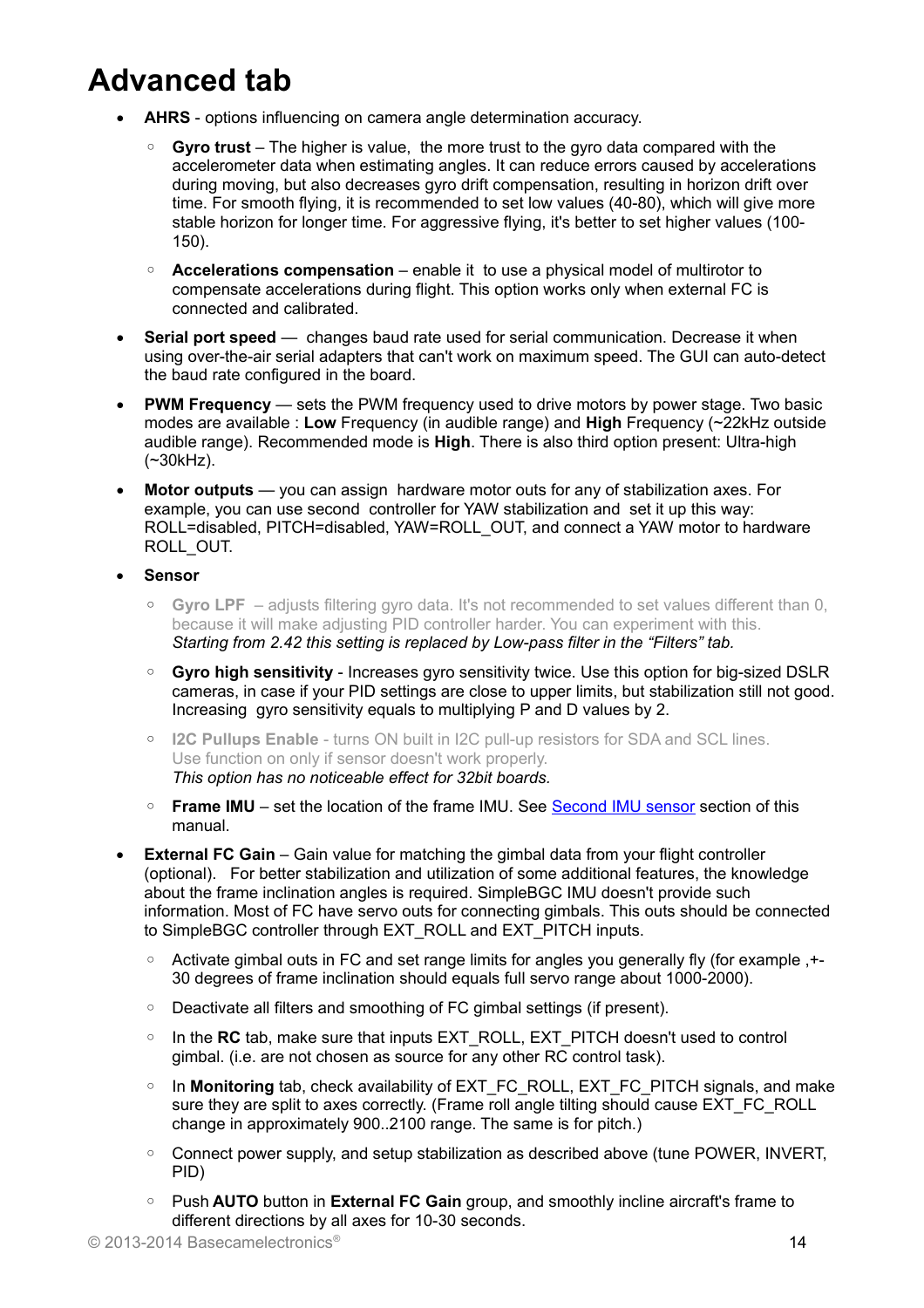◦ Push **AUTO** button again to complete calibration. (Calibration will stop automatically after some time too). New gains will be written into EEPROM and shown in the GUI.

**NOTE :** You may skip this step and leave zero values at initial setup.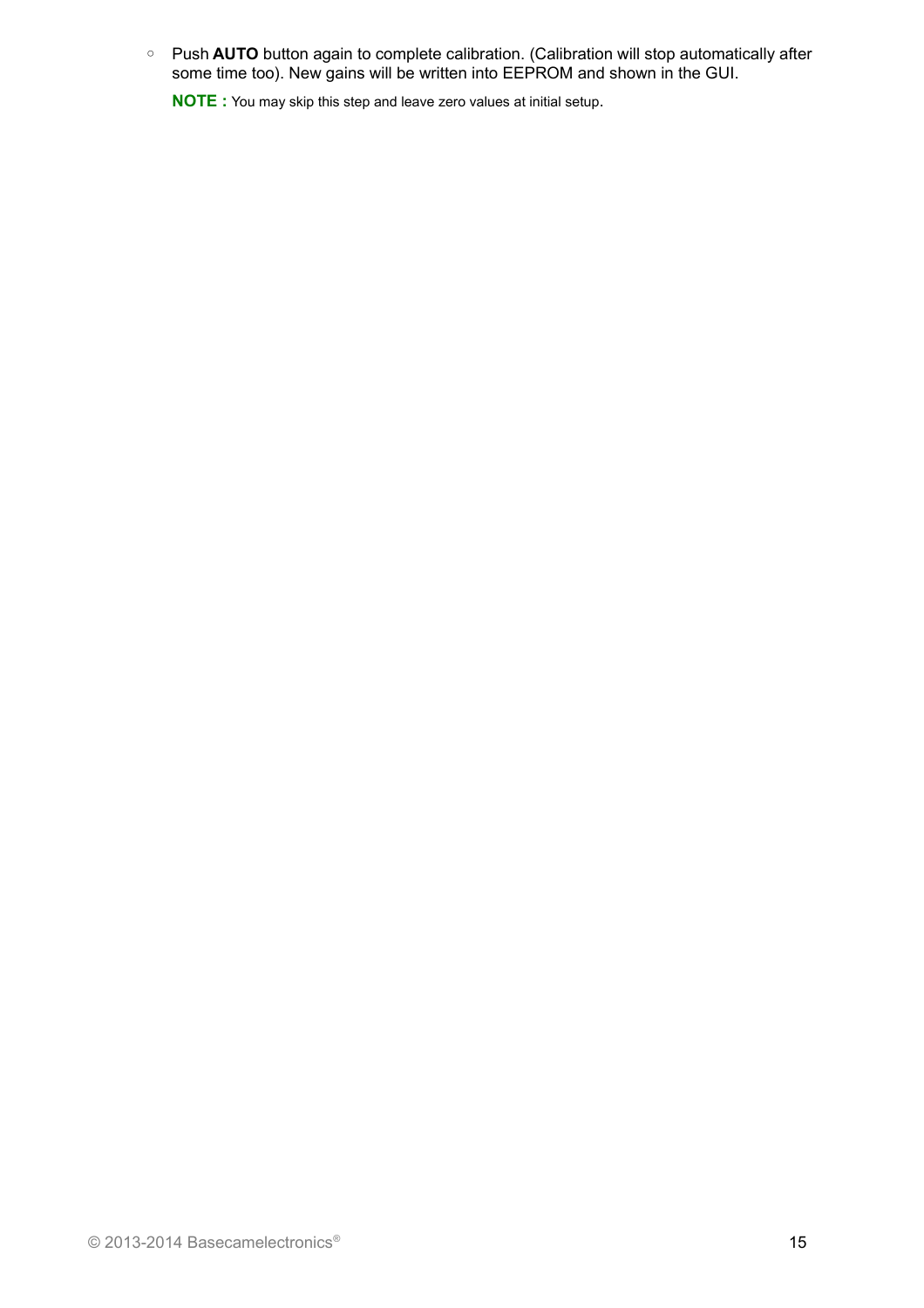## **Service tab**

### *Menu Button*

If you've connected menu button to BTN connector on the controller, you can assign different actions to it. Action is activated by pressing button several times sequentially (1 to 5 clicks), by pressing and holding (long press).

Available actions:

- **Use profile 1..5** loads selected profile
- **Calibrate ACC** the accelerometer calibration, works the same way as button in the GUI.
- **Calibrate Gyro** gyroscope calibration.
- **Swap RC PITCH ROLL** temporary swap RC inputs from PITCH to ROLL. In the most cases only one PITCH channel is enough to control a camera in 2-axis systems. Before a flight you can assign control from pitch channel to roll, and make a camera precisely leveled. Activating this function again swaps channels back, and saves roll position in the static memory.
- Swap RC YAW ROLL like the previous point.
- **Set tilt angles by hand** motors will be turned off, after that you can take the camera in hands and fix it in the new position for a few seconds. Controller will save and hold the new position. This function may be useful to correct camera position before flight if there is no RC control connected.
- **Motors toggle, Motors ON, Motors OFF** commands to change the state of the motors.
- **Reset controller**
- **Frame upside-down**  configures system to work in upside-down position. New configuration is stored to EEPROM and applied even after restart. To switch back to the normal position, execute this command again.
- **Look down** points camera 90 degree down (or maximum allowed limit under 90, configured by the *MAX.ANGLE* parameter in the RC tab)
- **Home position** returns camera to the initial position that is configured by the *INIT.ANGLE* parameter in the RC tab.

**WARNING:** There is a special action if you press menu button 10 times in series: full erase of all settings. Use this option for recovery only, if board is not accessible from the GUI.

## *Battery Monitoring*

On the all 32-bit boards (and some 8-bit boards) there is a voltage sensor installed to monitor the main battery voltage. It is used to apply voltage drop compensation (to make PID stay stable during whole battery life-cycle), and to make low-voltage alarms and do the motor cut-off when the battery becomes discharged.

- **Calibrate -** adjusts the rate of internal multiplier to make measured voltage more precise. You need a multimeter to measure the real voltage, than enter this value in the calibration dialog.
- **Low voltage alarm** set the threshold to make alarm when the voltage drops below it.
- **Low voltage stop motors**  set the threshold to stop motors when the voltage drops below it.
- **Compensate voltage drop** set this option to automatically increase the POWER parameter (which controls the output power goes to the motors), when the battery loose voltage due to discharge process.
- **Set defaults for** select the battery type to fill the fields above with the default settings for selected type.

**NOTE:** you can add the voltage sensor to old boards in DIY way, by soldering a voltage divider 33k/10k: 33k goes to the battery "+", 10k goes to the GND, and common point goes to the pin 19 of the 328p MCU (if this pin is grounded, de-solder it first).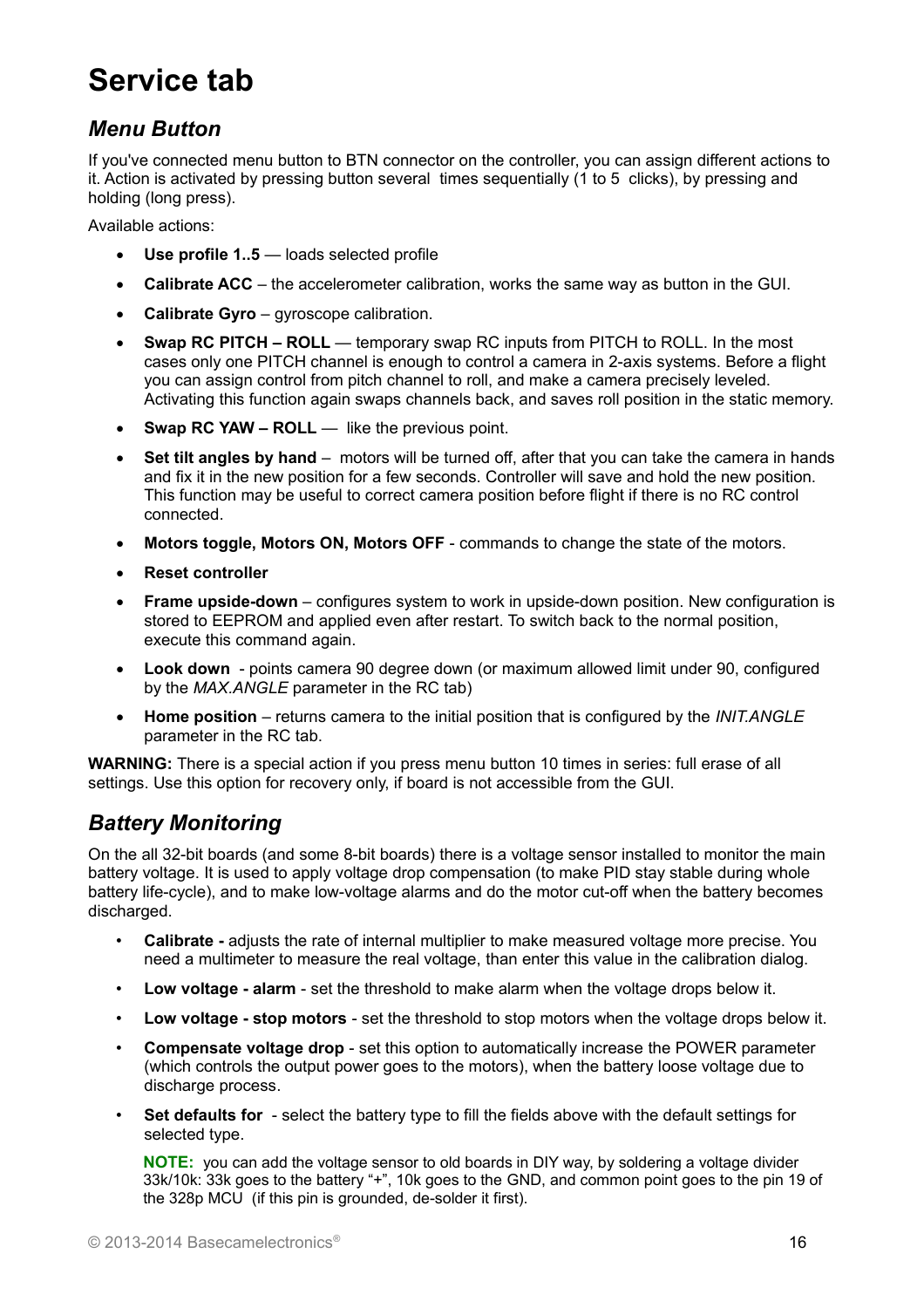## *Buzzer*

On some boards there is an output to the buzzer (or buzzer is installed on-board), that is triggered on some events, like notification on errors or confirmation for user actions. Events are configured (turned ON or OFF) in the GUI.

You can connect an active buzzer only (which has an internal sound generator), working from 5V, currents below 40mA (check this [Digikey product search](http://www.digikey.com/product-search/en?pv14=930&pv14=124&pv14=123&FV=fff4000b,fff80047,38003f,38007b,38007c,38007e,3803a2,7040013,7040015,704001b,7040024,704002a,7040037,704003b,704003e,7040045,704005a,704005d,7040068,704006a,704007e,7040080,7040088,704008a,704008b,70400f3,70404b5,7680028,15d80006&mnonly=0&newproducts=0&ColumnSort=0&page=1&quantity=0&ptm=0&fid=0&pageSize=25) for example)

If you have no buzzer connected, there is an option to beep by motors. Motors can emit sound only if powered and turned on.

## *Status LED*

There are 2 LEDs on board. **Red** led lights when the power for MCU is present. **Green**/**blue** LED signals show actual state of the system:

- LED is off pause before calibration, to take hands off or to level gimbal.
- **LED blinks slowly –** Calibration is in action. Freeze gimbal during this process.
- LED blinks fast system error, stabilization cannot be performed. To check error description, connect to GUI.
- **LED blinks fast for short time** confirmation for user action.
- **LED is on** normal operation mode.
- **LED is on, but blinks irregularly** I2C errors appears. Check in the GUI I2C errors counter.

Also, additional LEDs may present to signal serial communication on RX and TX line.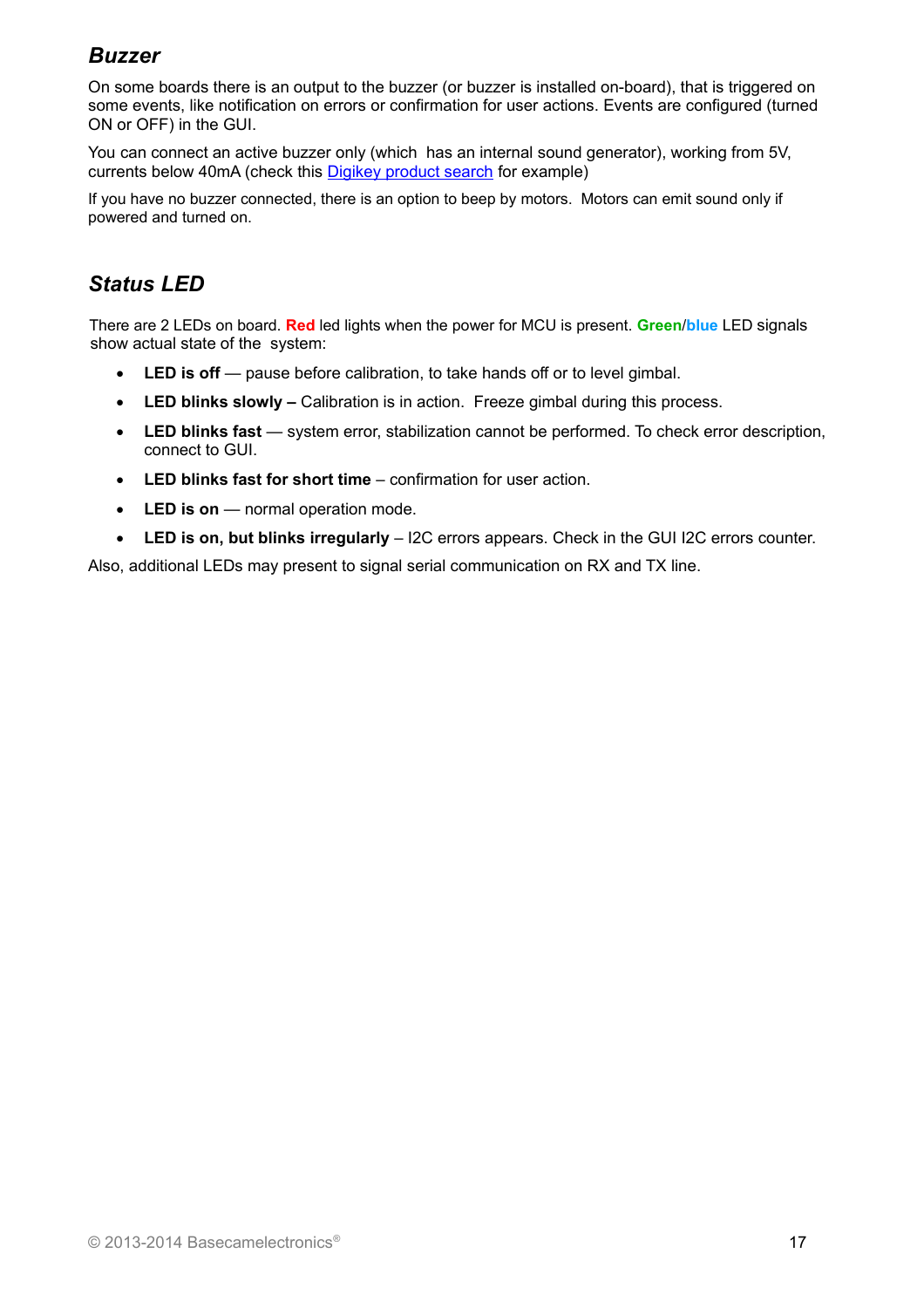# **Monitoring tab**

In this tab you can see raw sensor data stream, logical RC input levels and some debug information.

- **ACC\_X,Y,Z** accelerometer data.
- **GYRO X,Y,Z** gyroscope data. Helps to determine quality of P and D settings. Disturb gimbal by hand and see trace. If it looks like sine wave, D setting is too low and gimbal tends to lowfrequency oscillations. If some noise is always present even without any disturbance, D setting is too high and gimbal tends to high-frequency self-excitation.
- **ERR\_ROLL,ERR\_PITCH,ERR\_YAW** stabilization error graph. Same as peak indicators on the control panel and shows maximum deflection angle.

#### *Each graph can be turned on or off, scale can be adjusted for Y axis. You can pause the data transmission at any time.*

You can receive extended debug information from the board by selecting the checkbox "Receive extended debug info". Useful information you can get from the board:

- **RMS\_ERR\_R,RMS\_ERR\_P,RMS\_ERR\_Y** RMS amplitude of gyro sensor data. In case of oscillations, it helps to define which axis is unstable. Its may be not so clearly from raw gyro data, because oscillations may have high frequency, far above a frame rate that GUI can receive and display.
- **FREQ\_R, FREQ\_P, FREQ\_Y** the main frequency of oscillation. If RMS\_ERR is too small, this parameter is useless.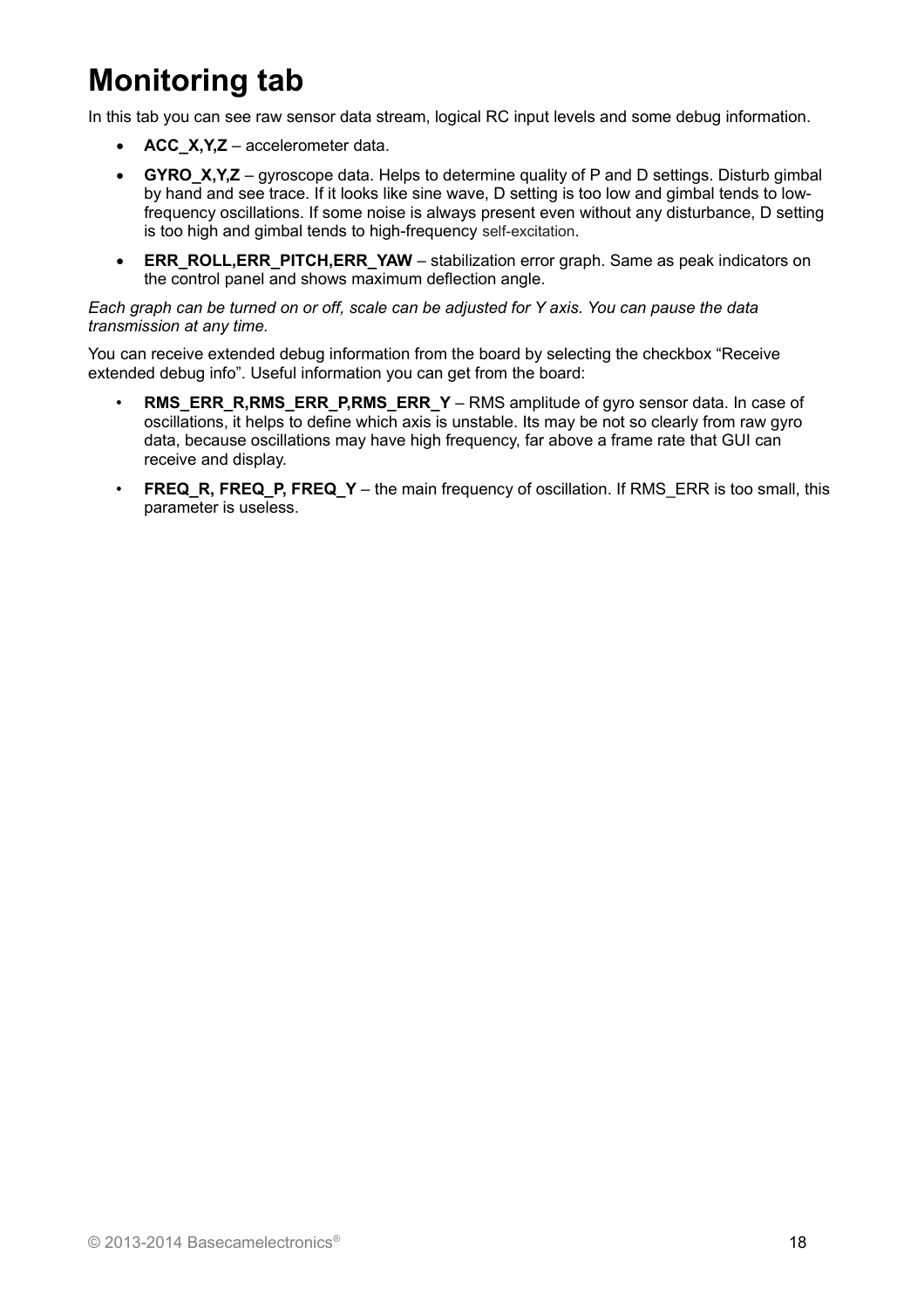# **Digital Filters tab**

This tab contains settings to configure digital filters that can help to improve quality of PID controller operation.

## *Notch filters*



These filters can reject narrow bandwidth. They can help in case when the system has a pronounced mechanical resonance. Raising the extent feedback gain, oscillations will appear first on the mechanical resonance frequencies and does not depend on variations of P,I,D settings. In this case using one or several notch filters can help to increase feedback gain and get more accurate and stable work of PID regulator. But this filter will be useless if oscillations appear in the broad frequency range. In this case it is better to use low-pass filter.

#### *Example: my gimbal works stable, but, when camera tilts downward 60 degrees, strong vibration occurs and does not allow to increase gain of PID.*

- *1.* First, detect which axis causes vibration. To do this, in the GUI go to the tab "Monitoring" and switch on the following graphics: RMS\_ERR\_R, RMS\_ERR\_P, RMS\_ERR\_Y. Slow tilt the camera downward until vibrations occur. Most growing graphic will show the necessary axis. In the example it is RMS ERR P, Pitch axis.
- 2. When in steady state vibration mode, look at frequency indication: check another variable in the same tab, FREQ\_P. It shows the main frequency of vibration (in our case it has value 100). Another way is to use spectroscope (for example, as application for smartphone that takes audio signal from mic), but it helps only if vibration is wellaudible.
- 3. On the tab "Filters" fill out the parameters of the first notch filter for Pitch axis: Frequency: 100, Width: 10, checkbox "Enabled" is switched on.
- 4. Write the parameters to board. The vibration has been significantly reduced and its frequency shifted to 105Hz. Change the frequency of the filter to 105 Hz. Now the frequency shifted to 95 Hz. Set back value of the frequency to 100 and increase the bandwidth to 20. Now vibration on this resonance frequency is completely gone. Note, you need to set the bandwidth as narrow as possible. Too broad bandwidth can result in decreased PID efficiency.
- 5. Having closed one resonance, continue increase gain of PID (Responsible for gain are the parameters P, D). Second resonance occurs on frequency 140 Hz, when we tilt the camera upward. Fill in values for second notch filter for PITCH axis to cancel this band, too, the same way as above.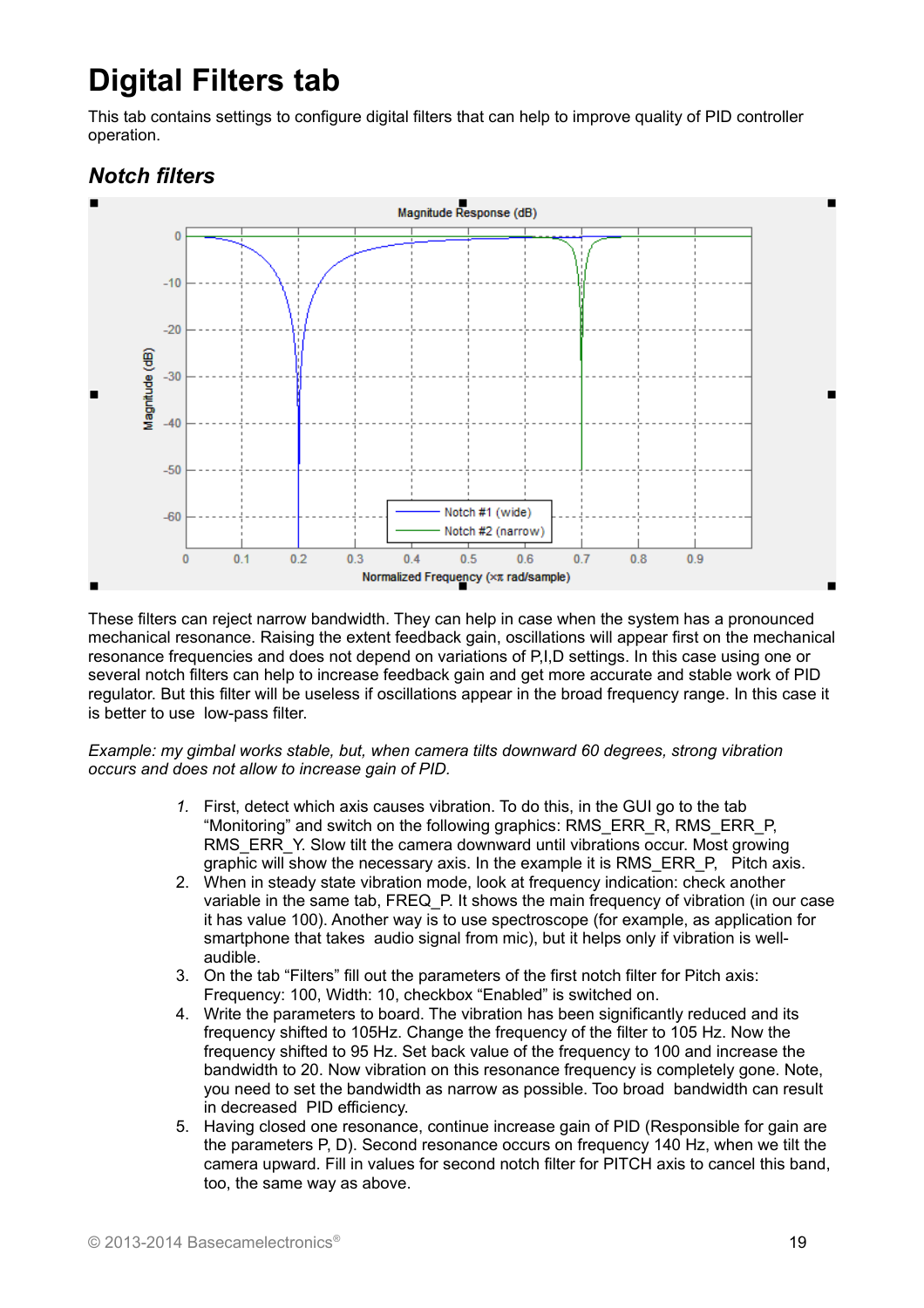In this example we have not needed to set filters for the other axes. But it can happen that resonance occurs on more than one axes. Then you will need to set filters on both axes (possible with the same frequency)

## *Low-pass filter*



Applying this filter can be needed for large gimbals (heavy cameras with high moment of inertia) or for gimbals with reduction gear. The working frequency range for them are lower than of the lightweight gimbals. But factor D of PID-regulator increases feedback the more, the higher frequency. At a high frequencies, the response of the mechanical system can be not sufficiently precise and fast because of many reasons: high-frequency resonances, propagation delay of mechanical impact, nonlinearity due to the backlash and friction, etc. Due to this the system tends to self-excitation when gain increases. Low-pass filter reduces the gain at a high frequency and increases stability of the system. But as drawback, low-pass filter results in phase delay, which grows negative near the crossover frequency and can negatively affect the PID stability. This is a reason of the complexity of configuring this filter, and its usage is not always justified.

*Up to 2.42 version parameter Gyro LPF was responsible for LPF and provided a first order filter. Now it is not used and changed to a second order filter with more precise tuning of frequency and independent configuration for each axis.*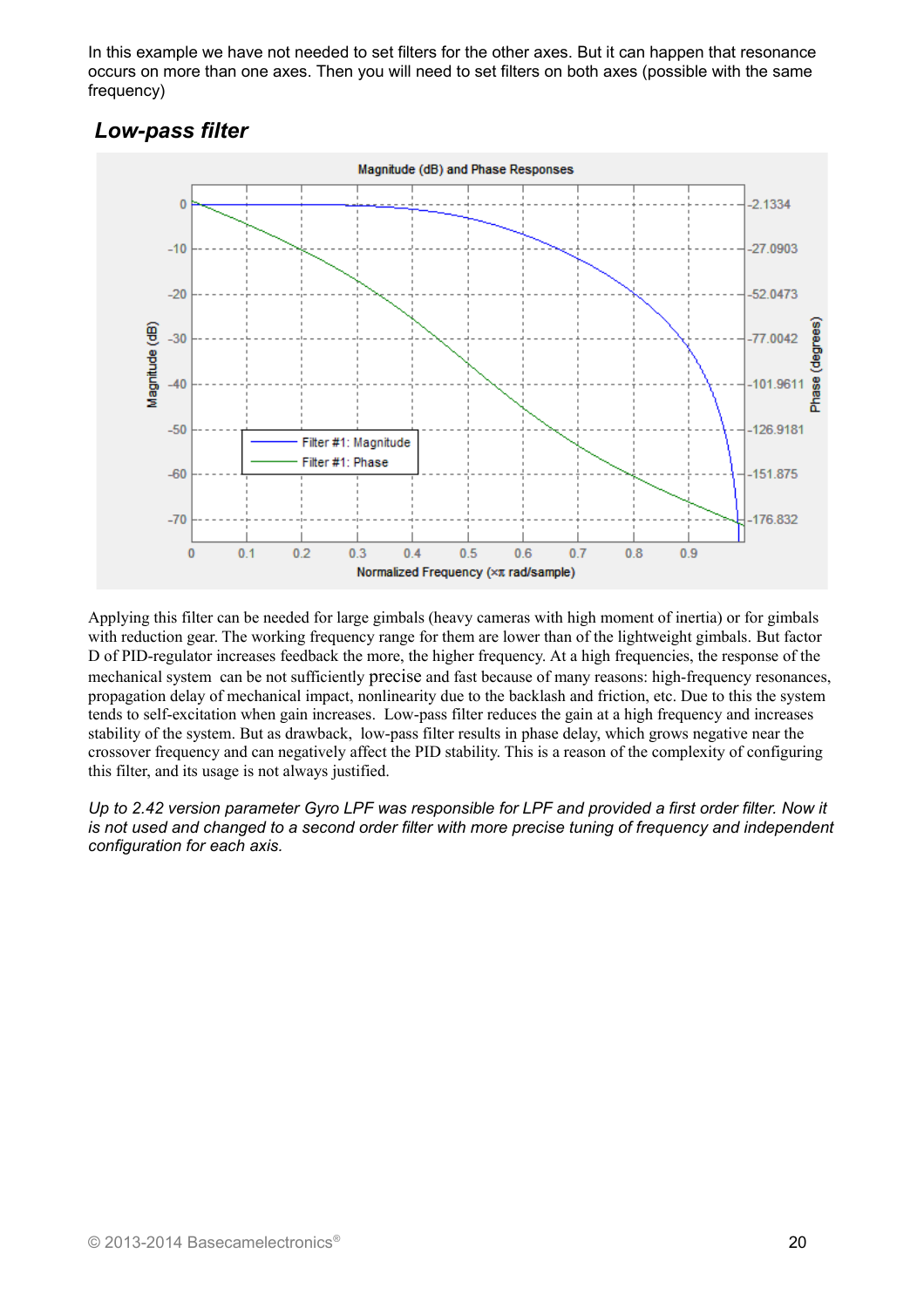## **Firmware upgrade tab**

To check if the firmware upgrade is available, connect the board and press "CHECK" button. You will receive information about all available versions of firmware and can choose version to upgrade. When selecting a version in drop-down list, its full description is displayed in the text area below. To upload selected version to the board, press the **"UPGRADE"** button. Uploading process will be started. Generally, it takes about 10..30 seconds to finish.

#### **WARNING! Do not disconnect USB cable (or break wireless connection) while firmware is uploading!**

If you get error during uploading firmware "CreateProcess error=14001", you need to install Microsoft Visual C++ 2008 x86 redistributable from this link: [http://www.microsoft.com/en](http://www.microsoft.com/en-us/download/details.aspx?id=5582)[us/download/details.aspx?id=5582.](http://www.microsoft.com/en-us/download/details.aspx?id=5582)

There is an option to configure system to check updates automatically. When new version will be issued, you will be prompted to upgrade to it.

If automatic upgrade fails (for example, there are may be problems to upgrade using Bluetooth connection under Mac OS), you can try to upload firmware in the manual mode. You can find downloaded firmware in the '*SimpleBGC\_GUI/firmware*' folder and upload this file in the manual mode.

## *Uploading firmware in the manual mode.*

This option intended to special cases when the board becomes bricked (GUI cannot connect to it) and you need to upload special "recovery" version of firmware, or when you experienced problems with automatic upgrade. *Use this mode carefully and only if you understand what you are doing!*

- 1. Disconnect any power source, USB cable.
- 2. Close (set) FLASH jumper on board (attach jumper to 2 pins marked as 'FLASH', shorting them)
- 3. Connect board to PC by USB cable
- 4. Run GUI, select COM port (but don't connect!) and go to "Upgrade firmware" "Manual" tab DO NOT PRESS "CONNECT" IN THE GUI, IF JUMPER IS CLOSED! If pressed, you need to repeat all steps from the beginning.
- 5. Choose firmware file (*\*.hex* for Windows, *\*.bin* for all other OS). Select board version (its v3.x for 32bit boards).
- 6. Press "FLASH" button and wait for process to be finished.
- 7. Open (remove) FLASH jumper.

If board is alive (you can connect to the GUI), you can upload firmware in manual mode without setting FLASH jumper:

- 1. Connect to the board normal way
- 2. Choose firmware file.
- 3. Press "FLASH" button and wait for process to be finished.

### *Upgrading under Mac OS and Linux*

Starting from 2.42b7, its possible to upgrade firmware from GUI under Mac OS and Linux (and virtually, any other OS). Open-source tool [stm32ld](https://github.com/jsnyder/stm32ld) is used to upload firmware to the board.

**NOTE:** If its failed to run tool under your OS, you can compile it from sources (located in the *'SimpleBGC\_GUI/bin/stm32ld-src'* folder). Place a result to the '*SimpleBGC\_GUI/bin*' folder, renaming it to '*stm32ld\_mac*' for Mac OS, '*stm32ld\_linux*' for Linux family, and '*stm32ld*' for any other OS.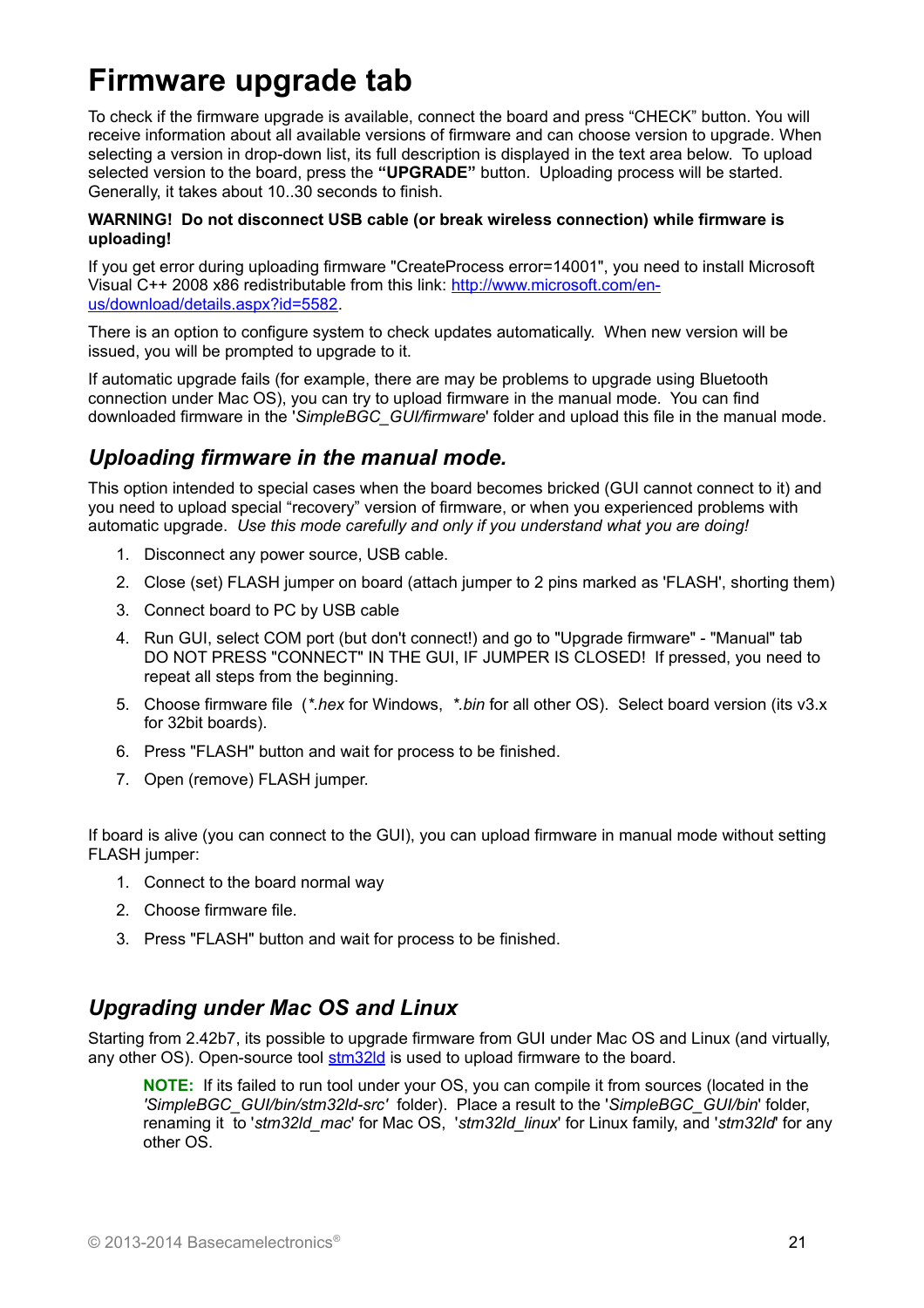## *FAQ and Troubleshooting*

*Q: Firmware uploading process was interrupted and board is not working now, not responding to GUI. Is it fatal?* 

A: No, its not fatal for your board (moreover, its impossible to damage board such way). You just need to upload special "recovery" firmware. You can find it in the "firmware" folder, named '*simplebgc\_recovery\_32bit*', or download from our site. Refer to instructions how to upload firmware in the manual mode. Then, you can connect to the board and upgrade to any version, as regular.

*Q: I know from somebody, that there is fresh version, but I don't see it when checking for updates. Why?*

A: Its normal. There are may be beta versions, available for beta-testers only, or may be different versions for different boards. You will receive only stable versions, issued for your board.

#### *Q: Can I upgrade firmware from Mac or Linux?*

A: Yes, starting from GUI 2.42b7. But check the note above.

#### *Q: My board has no USB connector, but has bluetooth. Can I upgrade firmware?*

A: Yes, you can upgrade via Bluetooth the same way as USB. Integrated module already configured properly to work for upgrade. External modules need to be configured to 115200 baud, even parity. If you have problems with re-connection to bluetooth under Mac OS, you can try to upgrade in the manual mode using "FLASH" jumper, as described above.

#### *Q: I am using external bluetooth module and it works fine with the GUI. Can I upgrade firmware through it?*

A: Yes, if you configure module to "Even" parity. To work with GUI, it may be both "Even" and "No" parity setting, but to upgrade firmware, it should be configured in the "Even" parity only. Look for instruction for your module how to configure it.

#### *Q: Is it required to disconnect battery when upgrading firmware?*

A: No, there is no matter if board powered from battery, or from USB only.

#### *Q: After upgrade, my GUI can't connect to the board. What to do?*

A: Its important that firmware and GUI both have matched versions. Changes in the firmware usually require changes in the GUI, so old GUI will not work with the fresh firmware. You can download matched GUI from our website. Link to matched GUI generally provided in the description of the firmware.

#### *Q: I got error during uploading: "CreateProcess error=14001"*

A: Some required libraries are missed in your system. You need to install Microsoft Visual C++ 2008 x86 redistributable:<http://www.microsoft.com/en-us/download/details.aspx?id=5582>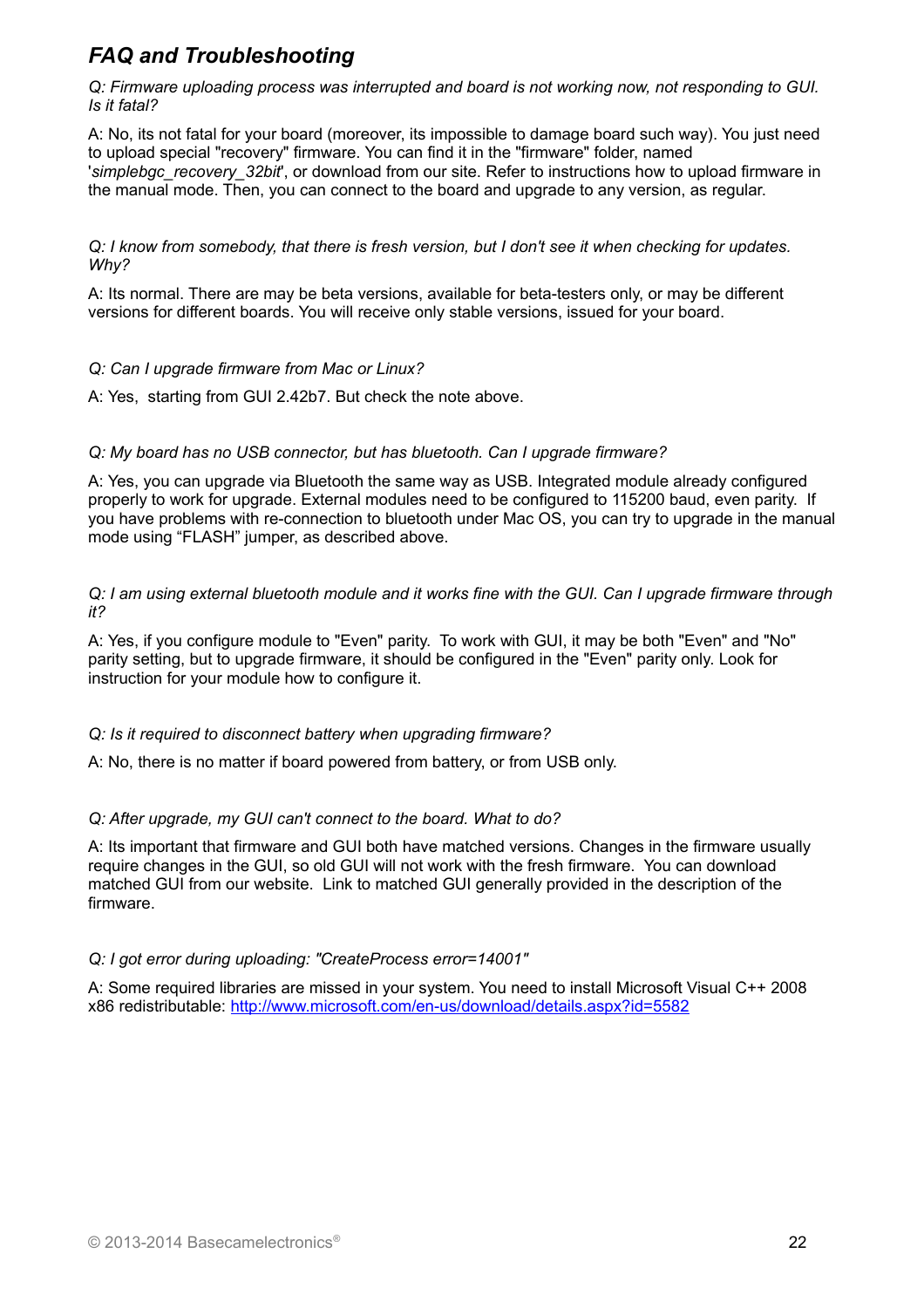# **Step-by-step setup sequence**

## *1. Adjusting the mechanics*

Mount the camera on the tray and balance the gimbal in all three axes. Stabilization quality strongly depends on balance quality. To check your balance, pick your turned off gimbal in hands. Make fast motions along all axes, try to catch resonance point and swing the gimbal. If it is hard to do - gimbal is balanced correctly.

**NOTE :** *Good balance and low friction can scale down power consumption and keep good quality of stabilization.*

If you rewound motors by yourself, it's recommended to check winding. Remove motors from gimbal, connect them to controller and set parameters P=0, I=0.1, D=0 for each axis and set enough POWER. Connect main power supply. Motors should spin smoothly, while rolling the sensor. Little jitter is normal due to magnetic force between rotor and stator ("cogging" effect).

Pay great attention to sensor installation. Its axes must be parallel with motor axes. Pay attention to mechanical links. They must be a VERY RIGID and backlash-free. Sensor provides feedback data for stabilization, and even any little freedom or flexibility will cause delays and low-frequency resonances. This can complicate setting of PID, and cause unstable work in real conditions (frame vibrations, wind, etc)

### *2. Calibrating the sensor*

Gyro is calibrated every time you turn the controller on, and it takes about 4 seconds. Try to immobilize sensor (camera) as hard as you can in first seconds after powering on, while signal LED is blinking. After powering on you have 3 seconds to freeze gimbal before calibration starts.

If you activated option "Skip gyro calibration at startup", gyro is not calibrated every time and controller start working immediately after powering up. Be careful and recalibrate gyro manually, if you will notice something wrong with IMU angles.

#### **Calibrating Accelerometer**

You must perform ACC calibration only once, but it's recommended to recalibrate it from time to time or when the temperature significantly changes.

- **Simple calibration mode:** set the sensor horizontally, and press CALIB.ACC in the GUI (or menu button, if it's assigned). LED will blink for 3 seconds. Try not to move sensor during calibration. At this step no matter how camera is leveled. You are calibrating the sensor, not the camera!
- **Advanced mode (recommended):** perform calibration in simple mode as above. Then turn sensor in order that each side of sensor looks up (6 positions at all, including base one). Fix the sensor in each position, press **CALIB.ACC** button in the GUI, and wait about 3-4 seconds, while LED if flashing. The order does not matter, but the base position always goes first (because the simple calibration cancels a result of advanced calibration). *You have not to press WRITE button, calibration data is written automatically after each step.*

**NOTE**: Precise *accelerometer calibration is a very important for horizon holding during dynamic flying or YAW rotation.*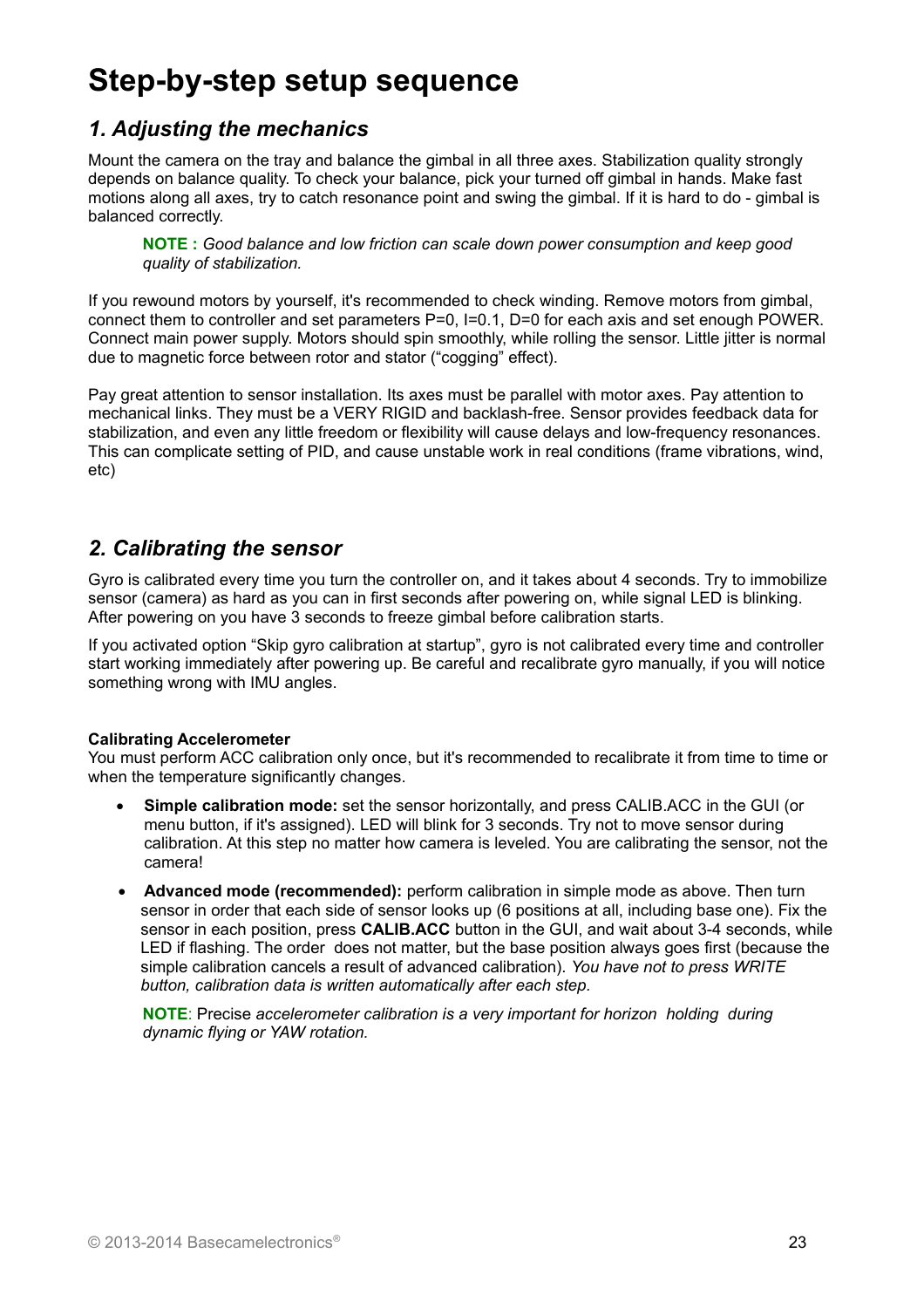

### *4. Tuning basic settings*

- Connect the main power supply.
- Set **POWER** according to the motor configuration (see recommendations above)
- Auto-detect number of poles and motors direction. Do not proceed to next step until proper direction will be detected!
- Adjust PID controller. To check stabilization quality, use peak indicator in the control panel (shown by the blue traces and blue numbers). Incline the frame by small angles and try to minimize peak values by increasing P, I and D to its maximum. You may use gyro data from "Monitoring" tab to estimate stabilization quality, too.

Better to tune PID with the "Follow Mode" turned OFF for all axes.

Suggested algorythm for PID tuning:

- 1. Set I=0.01, P=10, D=10 for all axes. Gimbal should be stable at this moment. If not, decrease P and D a bit. Than start to tune each axis sequentially:
- 2. Gradually increase P until motor starts oscillate (you may knock camera and see on the gyro graph, how fast oscillation decays). Increase D a little – it should damp oscillations, and decay time decreases. The lower is decay time, the better.
- 3. Repeat step 2 until D reaches its maximum, when high-frequency vibration appears (you may feel it by hands and see noisy line on the gyro graph). Current P and D values are maximum for your setup, decrease them a little and go to step 4
- 4. Increase I until low-frequency oscillation starts. Decrease I a little to keep gimbal stable. Now you found a maximum for all PID values for selected axis. Repeat from step 1 for other axes.
- 5. When all axes are tuned in static, try to move gimbal's frame, emulating a real work. You may notice that cross-influence of axes may make gimbal not stable. In this case, decrease a little PID values from its maximum for axes that looses

The result of good tuning – stabilization error is less than 1 degree when you slightly rock a gimbal's frame.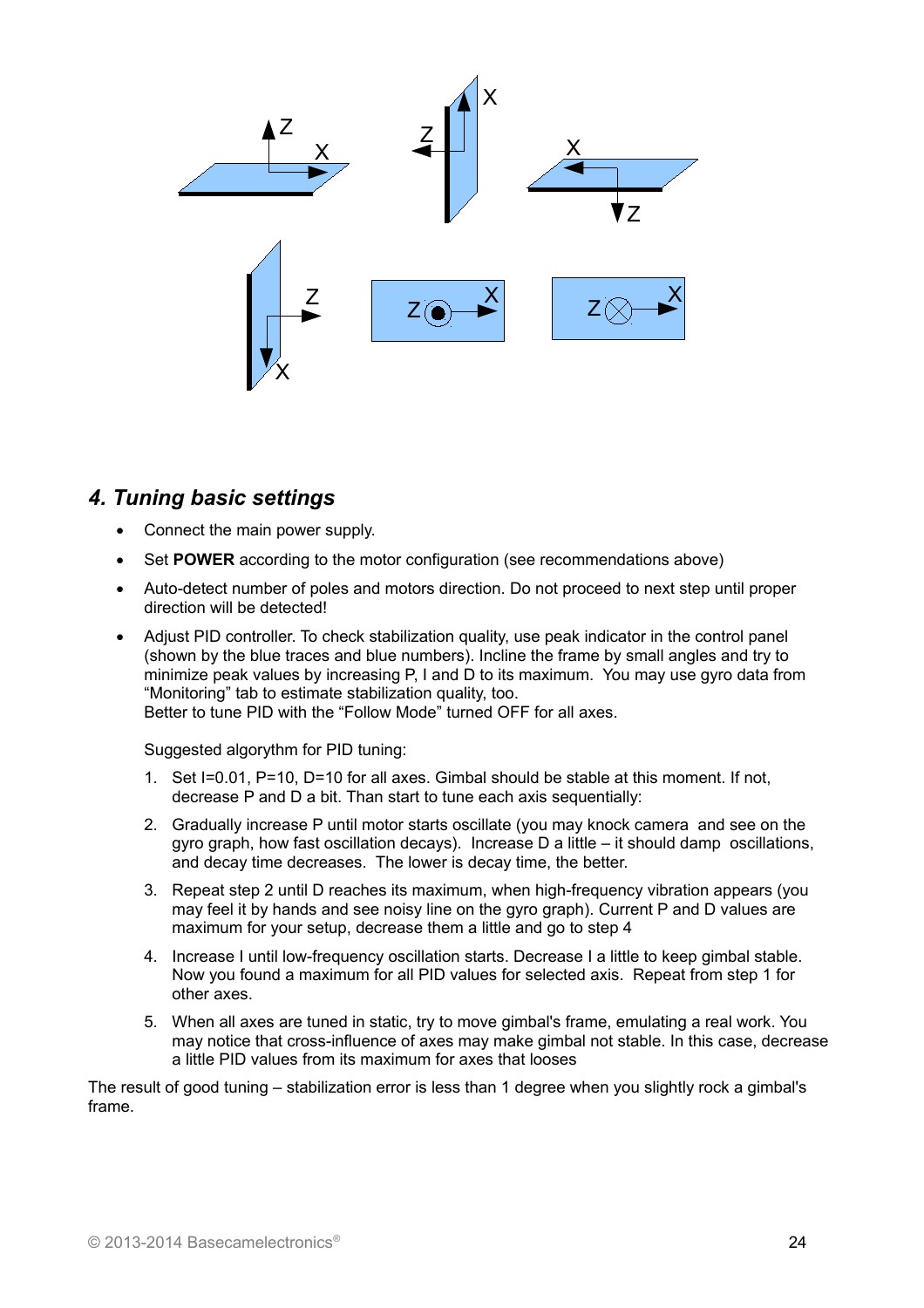## *5. Connecting and configuring RC*

• Connect one of the free receiver's channels to RC\_PITCH input, preserving right polarity

In the RC Settings tab:

- Set **SORCE**=PWM
- Assign RC\_PITCH input to PITCH axis
- Leave all other axes and CMD as "no input"
- For PITCH axis, set **MIN.ANGLE**=-90, **MAX.ANGLE**=90, **ANGLE MODE**=checked, **LPF**=5, **SPEED**=10 (not used in angle mode)
- Connect the battery to the main controller and receiver, and check that RC\_PITCH input receives data in the "Monitoring" tab (slider should be blue filled and reflects to stick movement)

Now you can control the camera from your RC transmitter, from -90 to 90 degrees. If you are not satisfied with the speed of movement, adjust the **I-term** setting for PITCH in the "Basic" tab.

Try the SPEED mode and feel difference with the ANGLE mode.

Connect and tune remaining axes the same way, as required.

## *6. Testing gimbal in real conditions*

Connect controller to the GUI and turn ON multirotor motors, holding it above your head. Check the vibrations on the camera by using "Monitoring" tab / ACC raw data. Try to decrease the level of vibrations using soft dampers.

**NOTE:** *Brushless motors versus traditional servos provide faster reaction, but less torque. That's why it's hard for them to fight against wind and air flows from props. If you are developing multirotor frame by yourself, try to avoid this influences (for example, lengthen arms a bit, or tilt motors away from center or place camera above props in case of H-frame). Also bear in mind, when copter moves with high speed, an air flow is deflected and can affect the gimbal.*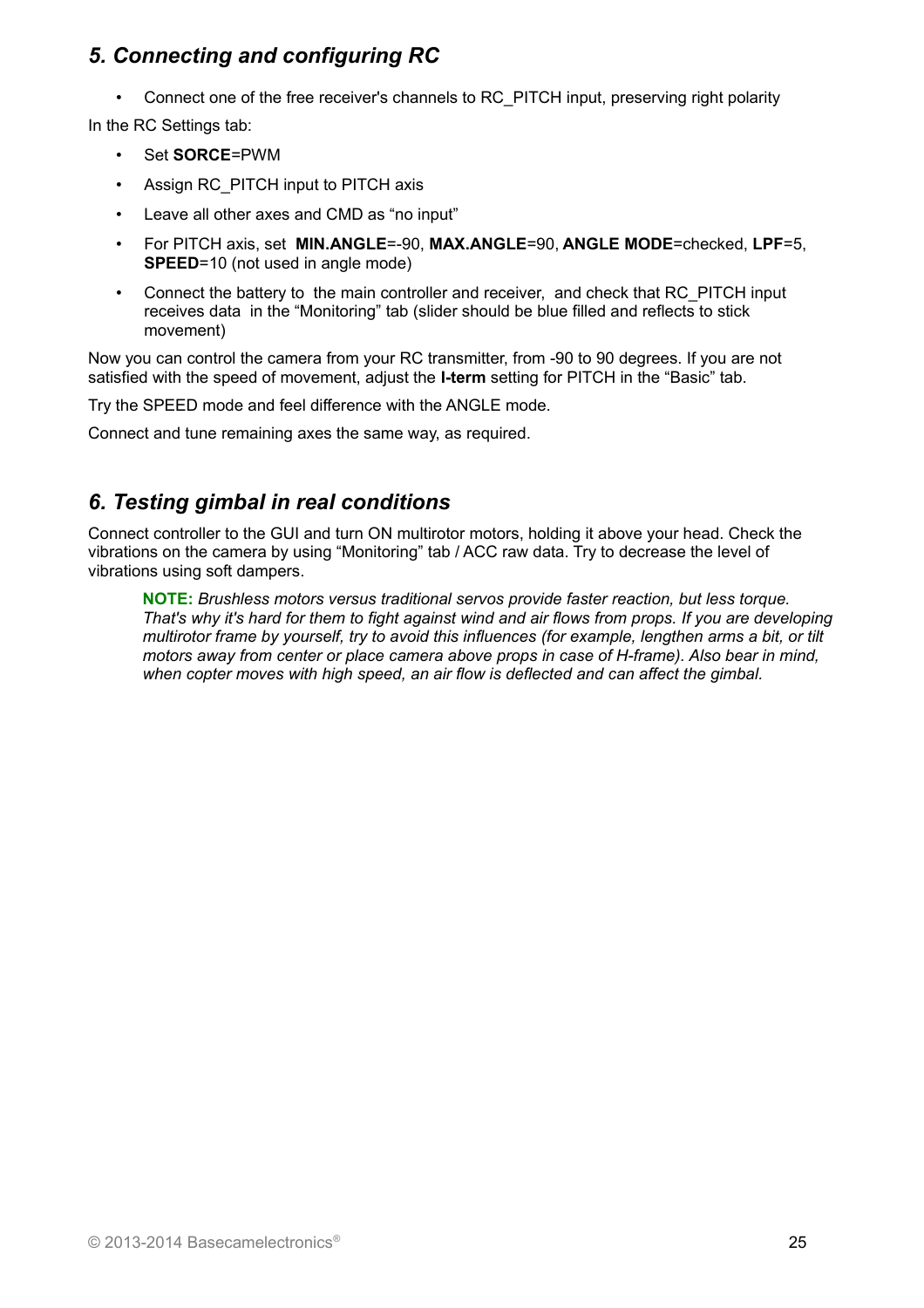# **Possible problems and solutions**

| Problem                                                                                      | <b>Possible causes</b>                                                                                                              | <b>Solutions</b>                                                                                                                                                                                                                                                  |
|----------------------------------------------------------------------------------------------|-------------------------------------------------------------------------------------------------------------------------------------|-------------------------------------------------------------------------------------------------------------------------------------------------------------------------------------------------------------------------------------------------------------------|
| Motors don't spin                                                                            | -Power supply is not connected<br>-Supply polarity inverted<br>-POWER set to 0                                                      | -Check all connections<br>-Set POWER between 50200                                                                                                                                                                                                                |
| Camera is trying to align, but falls<br>back                                                 | -Camera is not balanced<br>-It's an error in motor windings, or one<br>phase is broken<br>- POWER is not high enough                | -Balance camera<br>-Check motor winding<br>- Increase POWER parameter                                                                                                                                                                                             |
| During fast YAW rotating, camera<br>deflects by ROLL, and then slowly<br>gets to horizon.    | -Bad accelerometer calibration<br>-Sensor is not in parallel with motor<br>axes                                                     | -Make advanced ACC calibration by 6<br>positions<br>-Align sensor with motor axes                                                                                                                                                                                 |
| During fast motion with acceleration,<br>camera deflects, and then slowly gets<br>to horizon | -This is normal effect of accelerations                                                                                             | -Try to increase Gyro Trust in<br>Advanced tab                                                                                                                                                                                                                    |
| YAW arrow slowly spins in the GUI                                                            | -Slow drift is normal (less than 1<br>degree/minute). It's because of gyro<br>drifts over time.                                     | -Note to sensor Immobility during gyro<br>calibration<br>-Re-calibrate gyro                                                                                                                                                                                       |
| Camera slowly drifts by any or all axes<br>just after power on                               | - Bad gyro calibration                                                                                                              | -Re-calibrate gyro                                                                                                                                                                                                                                                |
| Clicks and<br>crunch are heard during work. LED is<br>synchronously blinking.                | -I2C errors present. Errors are<br>possible if sensor wires are too long,<br>or motors outs affect sensor by<br>capacitive linkage. | -Shorter sensor wires;<br>-Lower pullup resistors value on the<br>sensor board:<br>-Install spike LC-filter on motor outs<br>(make 2-3 turns of motor cable<br>through ferrite coil);<br>- Install spike LC-filter on sensor wires<br>(the same as motor filter); |
| High-frequency oscillations.                                                                 | -Feedback self-excitation as a result<br>of high D parameter                                                                        | -Check the graphs to understand on<br>what axis is the problem, and lower D<br>value.                                                                                                                                                                             |
| Low-frequency oscillations.                                                                  | -Feedback self-excitation as a result<br>of high D parameter or high P                                                              | Lower P, increase D                                                                                                                                                                                                                                               |
| GUI cannot connect to the board.                                                             | -Wrong COM-port selected<br>-GUI and firmware versions doesn't<br>match.                                                            | -Try different COM-ports<br>-Upload the latest firmware, and<br>download matching GUI version.                                                                                                                                                                    |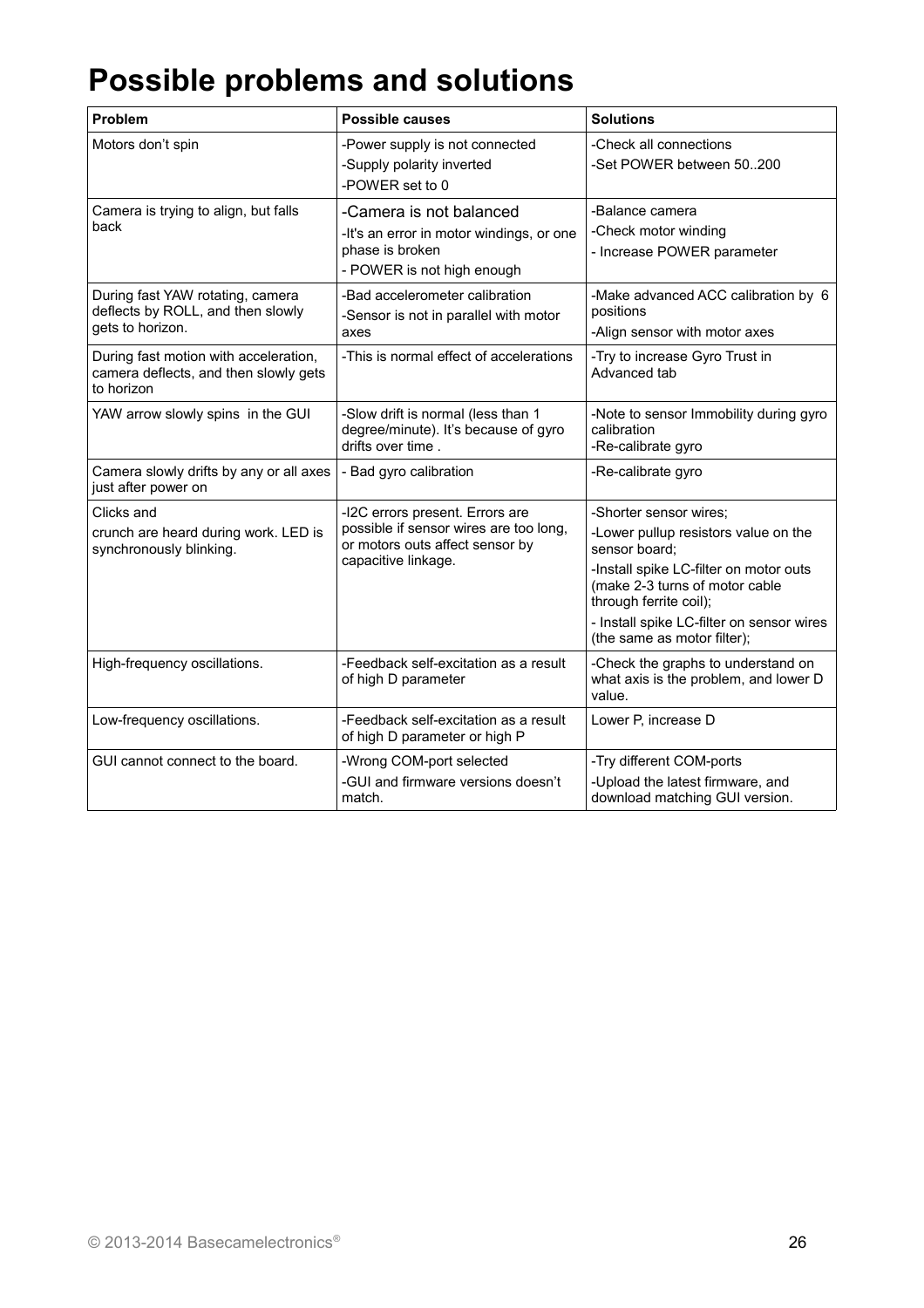# **SimpleBGC 3.0 (32bit) connection diagram**

<span id="page-26-0"></span>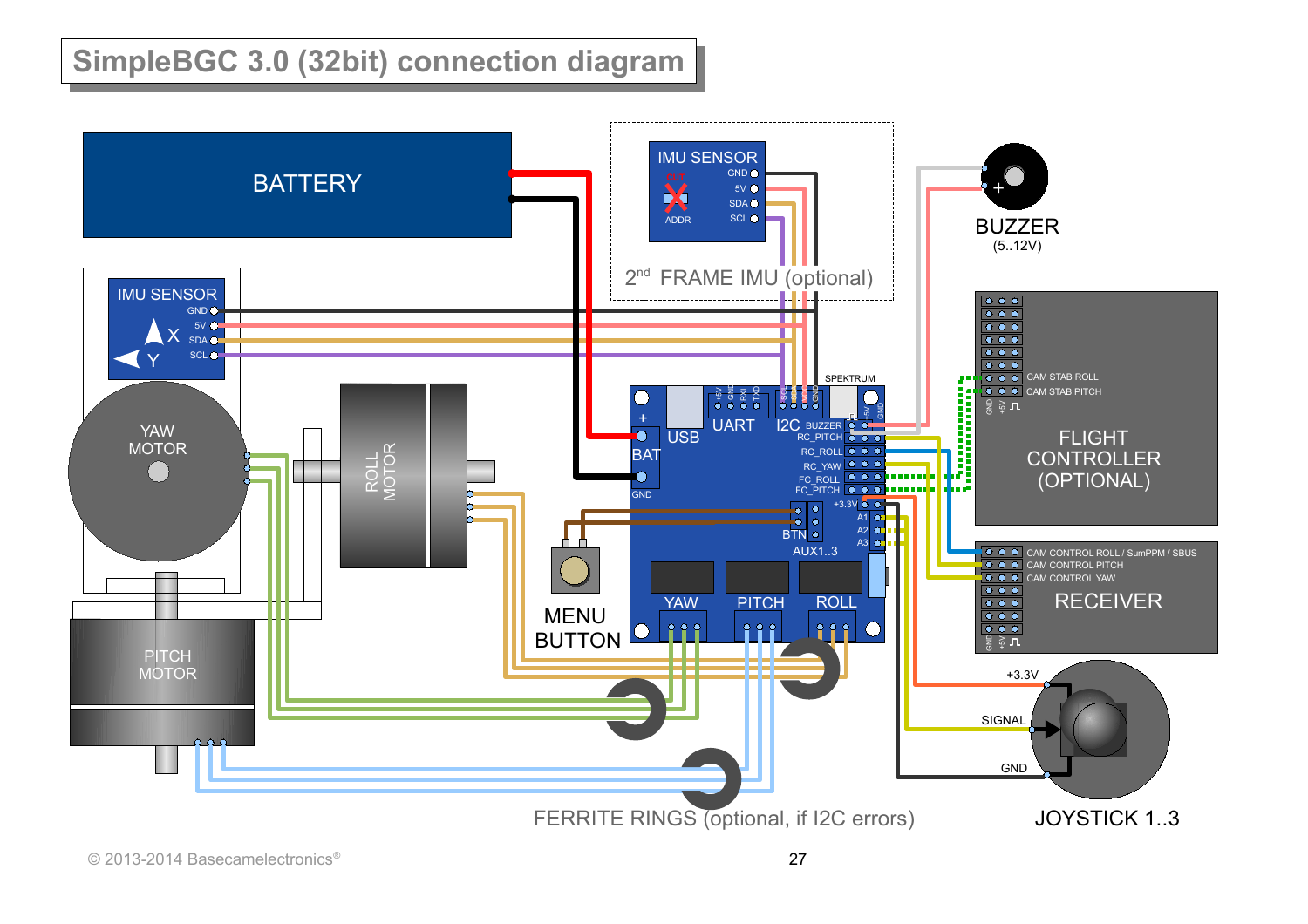## **SimpleBGC 3.0 (32bit) bluetooth connection**